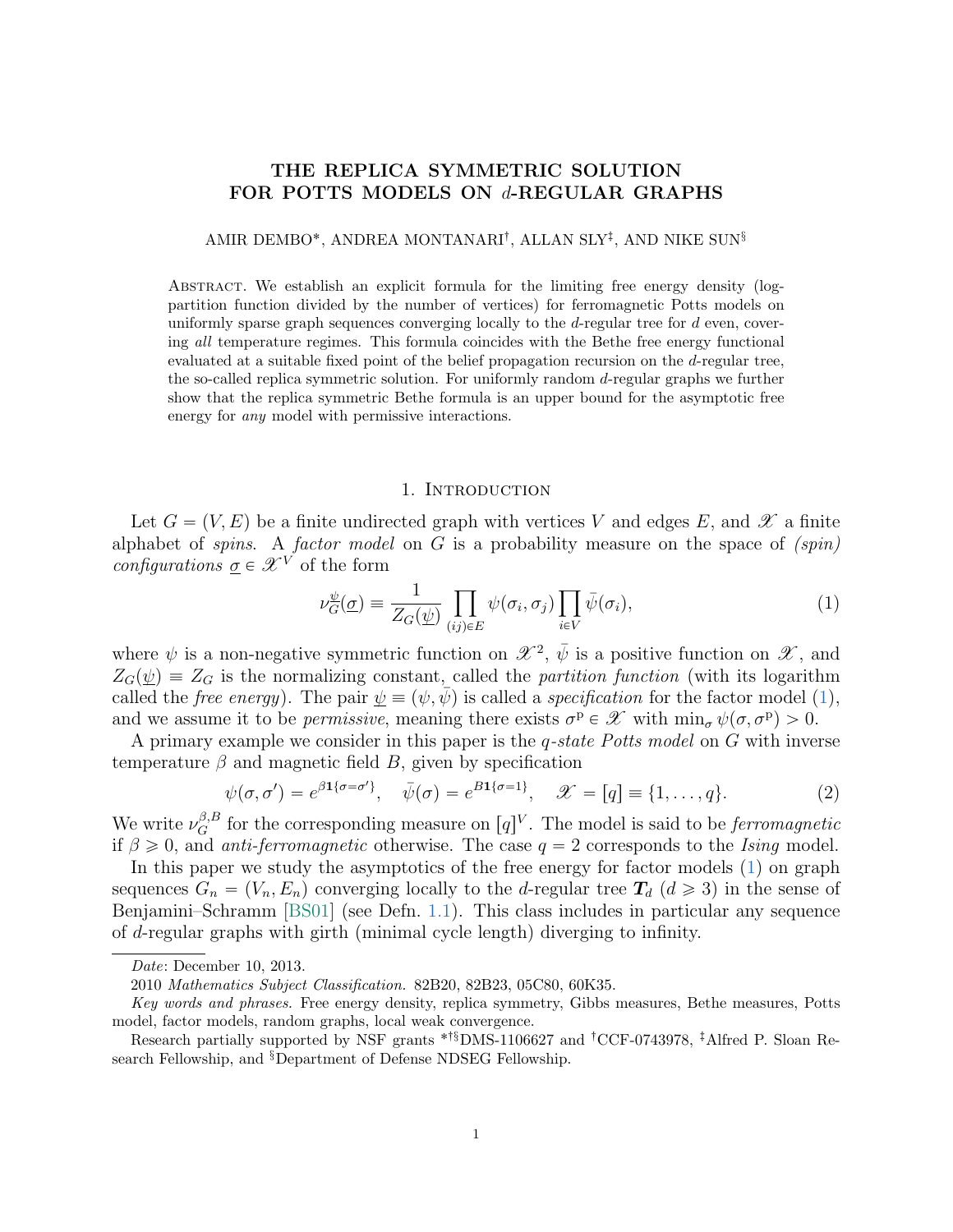The study of statistical mechanics on regular trees has a long history going back to Bethe [\[Bet35\]](#page-21-1). While tree graphs do not capture the finite-dimensional structure of actual physical systems, models on trees are often amenable to exact analysis. Further, it is often argued that they are a good approximation to models on the lattice  $\mathbb{Z}^d$  for large d or for long interaction range [\[Wei48,](#page-22-0) [ATA73,](#page-21-2) [CLR79,](#page-21-3) [Tho86\]](#page-22-1). According to this expectation, models on trees provide a flexible and well-defined approach for investigating *mean-field* theory (i.e. the behavior of statistical mechanics models in high dimensions).

While this expectation proves to be correct in a number of examples, it has recently become clear that, in many cases, models on trees fail to capture the "correct" mean-field behavior. Spin glasses provide an important example of this phenomenon: a fairly natural class of spin glasses on trees was introduced by Thouless [\[Tho86\]](#page-22-1) and further characterized by Chayes et al. [\[CCST86\]](#page-21-4). However, the thermodynamic behavior observed there is very different from the widely accepted mean-field theory of spin glasses, as obtained from analysis of the Sherrington–Kirkpatrick (sk) model [\[MPV87,](#page-22-2) [Tal11\]](#page-22-3). In particular, the low-temperature phase of the tree models defined in [\[Tho86\]](#page-22-1) does not exhibit replica symmetry breaking (in contrast with sk). A similar discrepancy was observed in the case of Anderson localization by Aizenman–Warzel [\[AW06\]](#page-21-5).

In the case of spin glasses, Mézard–Parisi [\[MP01\]](#page-22-4) argued that this difference arises because of a particular feature of tree graphs: in the subgraph induced by the first  $\ell$  levels of the regular tree, the leaves constitute a non-vanishing fraction of the vertices as  $\ell \to \infty$ . They suggested that mean-field theory ought instead to be defined by considering graphs that are not themselves trees, but "look like regular trees" in the neighborhood of a typical vertex (which fails for the depth- $\ell$  subtree of the regular tree) — the canonical example being the (uniformly) random d-regular graph ensemble. This approach allows to reconcile discrepancies in several known cases. In particular, spin glasses on random regular graphs are expected to exhibit replica symmetry breaking with features analogous to the sk model (see [\[MP01\]](#page-22-4) and [\[MM09,](#page-22-5) Ch. 17]).

Let us also mention that the study of statistical mechanics models on locally tree-like graphs has attracted renewed interest because of the connection with random combinatorial problems, such as  $k$ -sat and graph coloring. Statistical physicists were indeed able to compute threshold locations for these models by analyzing suitable Gibbs measures on locally tree-like structures  $[MPZ02, KMR<sup>+</sup>07, MM09]$  $[MPZ02, KMR<sup>+</sup>07, MM09]$  $[MPZ02, KMR<sup>+</sup>07, MM09]$  $[MPZ02, KMR<sup>+</sup>07, MM09]$  $[MPZ02, KMR<sup>+</sup>07, MM09]$ . Rigorous verification of these predictions is an outstanding mathematical challenge.

In this paper we consider the existence and value of the *free energy density* (asymptotic free energy per spin)

<span id="page-1-0"></span>
$$
\phi \equiv \lim_{n \to \infty} \phi_n \equiv \lim_{n \to \infty} n^{-1} \mathbb{E}_n[\log Z_n], \quad Z_n \equiv Z_{G_n}(\underline{\psi}), \tag{3}
$$

for  $G_n$  a (possibly random) graph sequence converging locally to the regular tree and  $\mathbb{E}_n$ expectation over the law of  $G_n$ . For Ising (specification [\(2\)](#page-0-1) with  $q = 2$ ) models in the ferromagnetic regime, for any graph sequence with uniformly integrable average degree converging locally to a (possibly random) tree, the free energy density [\(3\)](#page-1-0) exists and depends only on the local limiting tree [\[DM10b,](#page-21-6) [DGvdH10,](#page-21-7) [DMS13\]](#page-22-8). The computation of  $\phi$  allows to compute various limits of interest with respect to the  $\nu_{G_n}$ , as done for example in [\[MMS12,](#page-22-9) [DGvdH10\]](#page-21-7). Proving existence of the free energy density for  $q \ge 2$  and general specification  $\psi$  poses several challenges:<sup>[1](#page-1-1)</sup>

<span id="page-1-1"></span><sup>&</sup>lt;sup>1</sup>Existence of [\(3\)](#page-1-0) for general  $\psi$  is equivalent to right convergence of  $G_n$  in the language of [\[BCKL13\]](#page-21-8).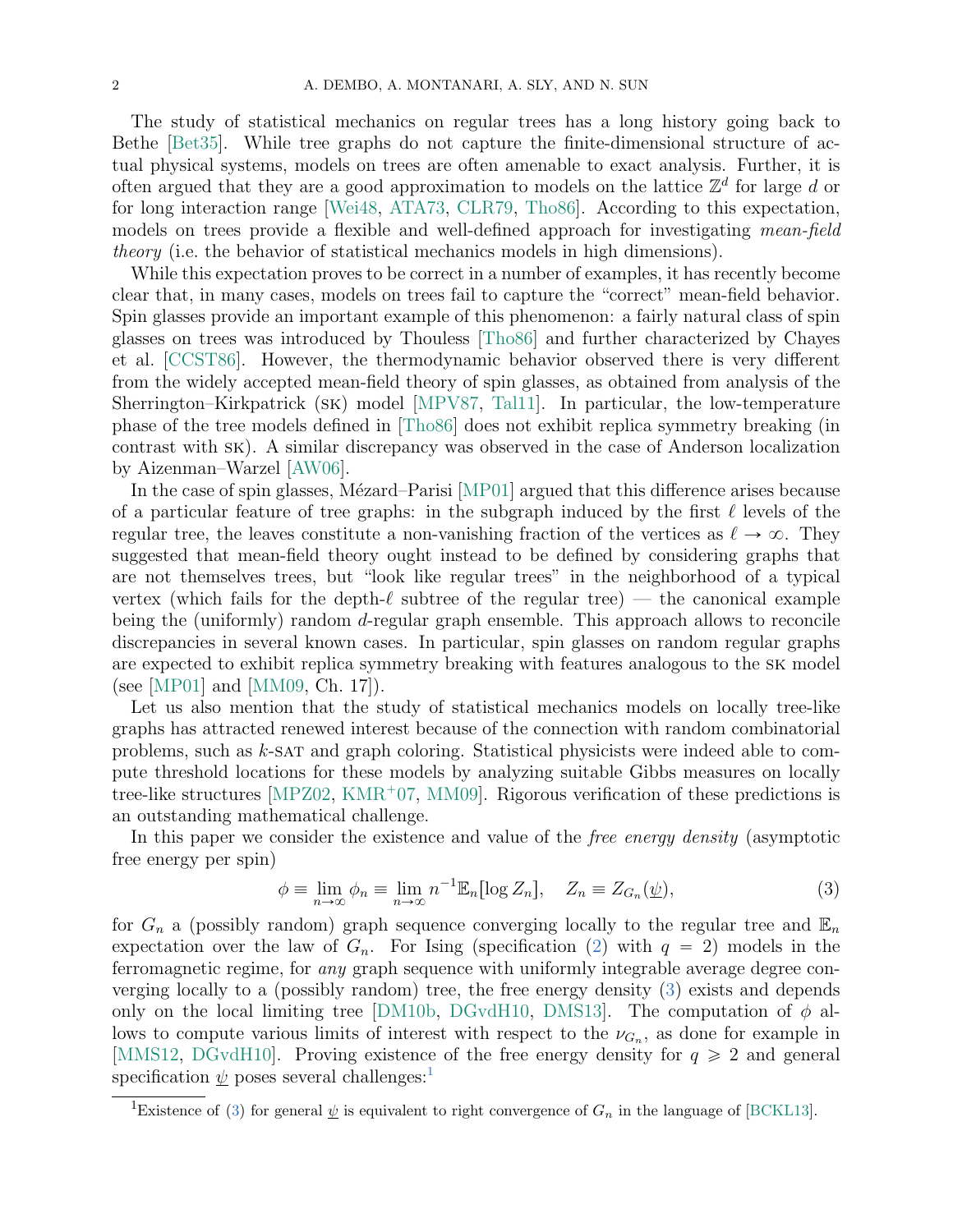1. There are examples in which the free energy density [\(3\)](#page-1-0) depends not only on the local limiting tree but also on the particular graph sequence. For example, in the anti-ferromagnetic Ising model at sufficiently low temperature (sufficiently negative  $\beta$ ), it is not difficult to show that the free energy per spin on random d-regular graphs is asymptotically lower than on random bipartite d-regular graphs. As a consequence local weak convergence is not in full generality a sufficient condition for existence of the limit [\(3\)](#page-1-0).

2. Statistical physicists have put forth a number of conjectures (corresponding to different models or regimes) on the free energy density [\(3\)](#page-1-0) (see e.g. [\[MPV87,](#page-22-2) [MM09\]](#page-22-5)). This analysis generally imposes a probability distribution on the graph  $G_n$  which is suitable for calculations, typically the Erdős-Renyi or configuration models. Ensuing rigorous work has also focused on the same random graph ensembles (see e.g. [\[Tal11\]](#page-22-3)) rather than understanding which graph sequences in general have a limit [\(3\)](#page-1-0). In this paper we focus instead on individual graph sequences.

Characterizing the limit for ensembles of uniformly random graphs is already beyond current techniques for many factor models [\(1\)](#page-0-0). Achieving the same goal for general locally tree-like graph sequences is all the more difficult, and requires to go beyond what is known from physics methods. A simple example is provided again by the anti-ferromagnetic Ising model: existence of the limit can be proved by a combinatorial interpolation [\[BGT10\]](#page-21-9), but even a heuristic prediction of the value is unavailable.

In contrast, as mentioned above the free energy density for the *ferromagnetic* Ising model on locally tree-like graphs exists and can be explicitly computed. Its value is given by the (replica symmetric) Bethe free energy prediction  $\Phi^*$ , which is expressed in terms of solutions of a certain fixed-point equation  $(5)$  and  $(6)$  give the prediction in the d-regular setting; for the general case see [\[DM10a,](#page-21-10) [DMS13\]](#page-22-8)). The Ising Bethe prediction was proved (for all  $\beta \geqslant 0$ ,  $B \in \mathbb{R}$ ) in the case of graphs with Galton–Watson local limiting trees via an interpolation scheme [\[DM10b\]](#page-21-6). In subsequent work [\[DMS13\]](#page-22-8) a generalized scheme was developed which extended this result to graphs with general local limiting trees. This method was applied also to show  $\liminf_n \phi_n \geq \Phi^*$  in the ferromagnetic q-Potts model  $(\beta \geq 0, B \geq 0)$  for all  $q > 2$ , but could only pin down  $\phi = \mathbf{\Phi}^*$  in limited regimes of  $(\beta, B)$ .

The difficulty of the Potts model  $(q > 2)$  may be understood as follows: by a monotonicity argument, the local weak limit of Potts measures on  $G_n$  is sandwiched between the free and maximally 1-biased automorphism-invariant Gibbs measures on the local limiting tree. For  $q = 2$  $q = 2$  these measures coincide for all  $\beta \geqslant 0, B > 0$ .<sup>2</sup> By contrast, for  $q > 2$  these measures disagree in certain regimes of  $(\beta, B)$ . This corresponds to the appearance of "multiple stable" fixed points" in the recursion [\(5\)](#page-4-0) as soon as  $q > 2$ , as we demonstrate below in the d-regular setting  $(\S1.3, \text{Figs. 1 and } 2)$  $(\S1.3, \text{Figs. 1 and } 2)$  $(\S1.3, \text{Figs. 1 and } 2)$  $(\S1.3, \text{Figs. 1 and } 2)$  $(\S1.3, \text{Figs. 1 and } 2)$  $(\S1.3, \text{Figs. 1 and } 2)$ .

In this paper we prove the matching upper bound  $\limsup_n \phi_n \leq \Phi^*$ , thereby explicitly determining the free energy density [\(3\)](#page-1-0), for the Potts model for all  $q > 2$ ,  $\beta \ge 0$ , and  $B \ge 0$ , on graphs converging to regular trees of even degree. Let us mention that where multiple fixed points arise, the statistical physics folklore prescribes that the fixed point with the highest Bethe free energy density should be selected. However, in the physics literature this is justified only via analogy with other models, without providing arguments which apply to locally tree-like graphs. Our result is the first rigorous verification of this variational principle in a non-trivial example for locally tree-like graphs.

<span id="page-2-0"></span><sup>&</sup>lt;sup>2</sup>In the Ising model, the case  $B < 0$  is handled by symmetry, and the result follows for  $B = 0$  by continuity.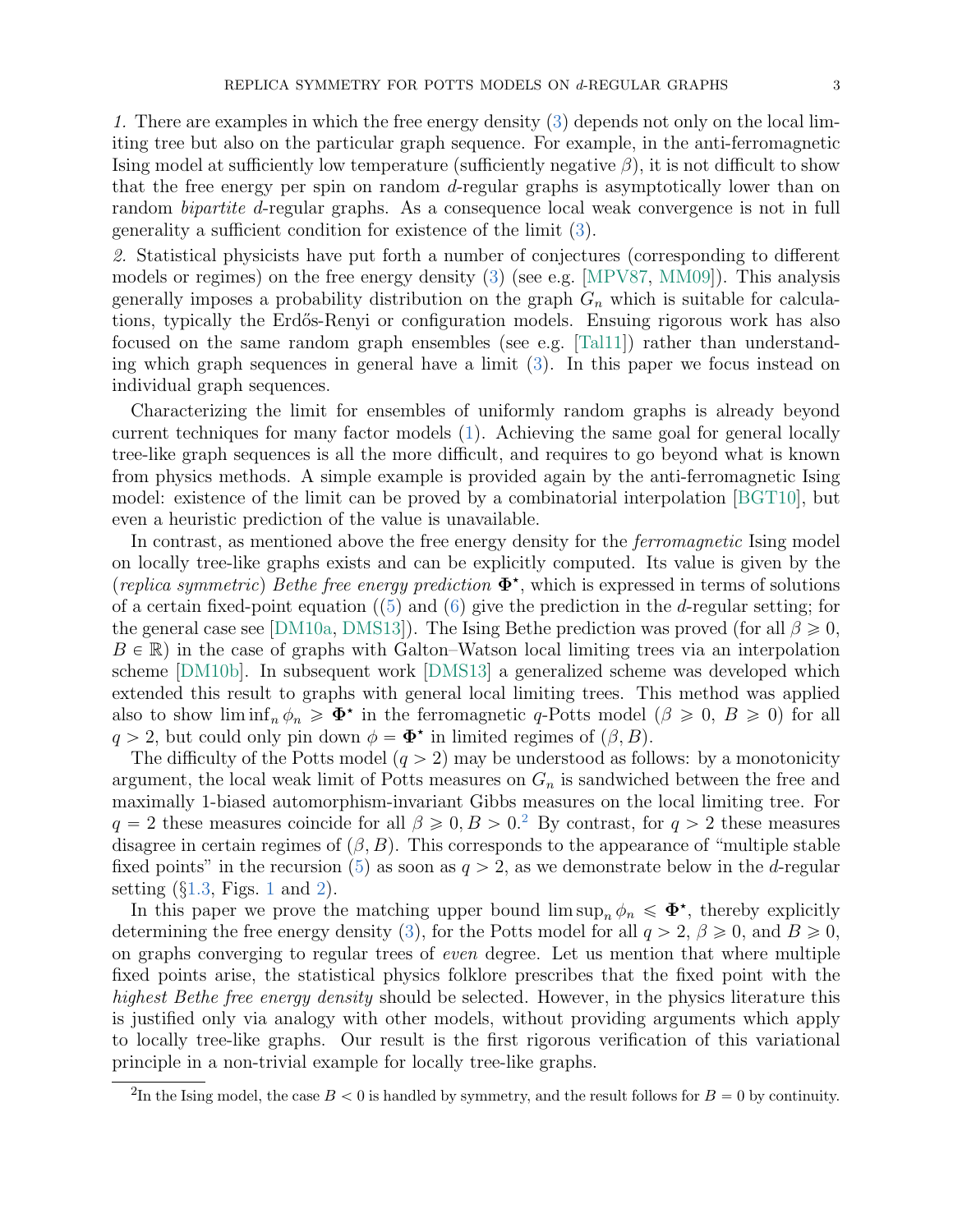Additionally, we supply a rigorous probabilistic interpretation for this variational principle in the setting of the uniformly random d-regular graph ensemble. In this ensemble we show that  $n^{-1} \log \mathbf{E}_n[Z_n]$  (which clearly upper bounds  $\phi_n = n^{-1} \mathbf{E}_n[\log Z_n]$ ) converges exactly to  $\Phi^*$ . In fact, the computation of  $\mathbf{E}_n[Z_n]$  can be understood to correspond in a very precise manner to the folklore prescription of maximizing Bethe free energy over all fixed points. Validity of the Bethe prediction  $\phi = \mathbf{\Phi}^*$  for the uniformly random d-regular ensemble therefore requires *concentration* of  $Z_n$  over the space of d-regular graphs (since  $\mathbb{E}[\log X] \approx$  $\log$  EX indicates concentration of the positive random variable X). This is consistent with the physics picture that the regimes where the Bethe prediction fails are characterized by non-concentration of  $Z_n$  (replica symmetry breaking; see [\[KMR](#page-22-7)<sup>+</sup>07]).

A different variational principle was proved in [\[Gue03,](#page-22-10) [ASS03\]](#page-21-11) for mean-field spin glass models, but in that case the free energy density needs to be *minimized*. This difference is typically attributed by physicists to the difference between ferromagnetic and spin glass models; it remains an outstanding challenge to understand these two variational principles within a common framework. In the context of models on sparse graphs, Contucci et al. [\[CDGS13\]](#page-21-12) recently proved that the variational principle of [\[Gue03,](#page-22-10) [ASS03\]](#page-21-11) provides a bound on the free energy of anti-ferromagnetic Potts models, which was proved to be tight at high temperature.

The rest of the paper is organized as follows: in the remainder of this introductory section we review the definitions of local convergence and the Bethe prediction and formally state our results, which we divide into two categories: in §[2](#page-8-0) we study the Bethe prediction on the uniformly random d-regular graph ensemble and prove the variational principle. In §[3](#page-12-0)[-4](#page-15-0) we prove results in the more general setting of graphs converging locally to the d-regular tree. We conclude in §[5](#page-17-0) with some supplementary results on local maximizers in the Potts variational problem.

1.1. Local convergence. Throughout this paper, graphs are allowed to have multi-edges and self-loops unless otherwise stated. If G is any graph and U any subgraph, we write  $\partial U$ for the external boundary of U in  $G$  (the set of vertices in  $G$  adjacent to but not contained in U). For any vertex v of G, write  $B_t(v)$  for the subgraph induced by the vertices of G at graph distance at most  $t$  from  $v$ .

Fix d throughout and let  $T_d \equiv (T_d, o)$  denote the d-regular tree rooted at o, with  $T_{d,t} \equiv$  $B_t(o)$  the subtree of depth t. For  $G = (V, E)$  a finite undirected graph, let

<span id="page-3-1"></span>
$$
\zeta_t(G) \equiv |V|^{-1} |\{ v \in V : B_t(v) \not\cong T_{d,t} \}| \tag{4}
$$

where  $\cong$  denotes graph isomorphism.

Throughout this paper we consider a sequence of (random) graphs  $G_n = (V_n, E_n)$  with  $|V_n| \to \infty$ . Write  $\mathbb{P}_n$  for the law of  $G_n$ , and  $\mathbb{E}_n$  for expectation over  $\mathbb{P}_n$ . We consider graphs which are locally like the *d*-regular tree in the following sense:

<span id="page-3-0"></span>**Definition 1.1.** We say that  $G_n = (V_n = [n], E_n)$  is a uniformly sparse graph sequence converging locally to the d-regular tree  $T_d$  if the following hold:

- <span id="page-3-2"></span>converging tocatly to the a-regular tree  $\mathbf{I}_d$  if the following nota:<br>
(a) (uniform sparsity)  $\lim_{L\to\infty} |V_n|^{-1} \sum_{v \in V_n} \mathbb{E}_n[|\partial v| \mathbf{1}\{|\partial v| \ge L\}] = 0$ ; and
- (b) (local weak convergence) for each  $t \geq 0$ , the random variable  $\zeta_t(G_n)$  as defined in [\(4\)](#page-3-1) converges in probability to zero in the limit  $n \to \infty$ .

This setting, which we assume throughout, is denoted  $G_n \rightarrow_{loc} T_d$ . With no loss of generality, we assume hereafter  $V_n = [n] \equiv \{1, \ldots, n\}.$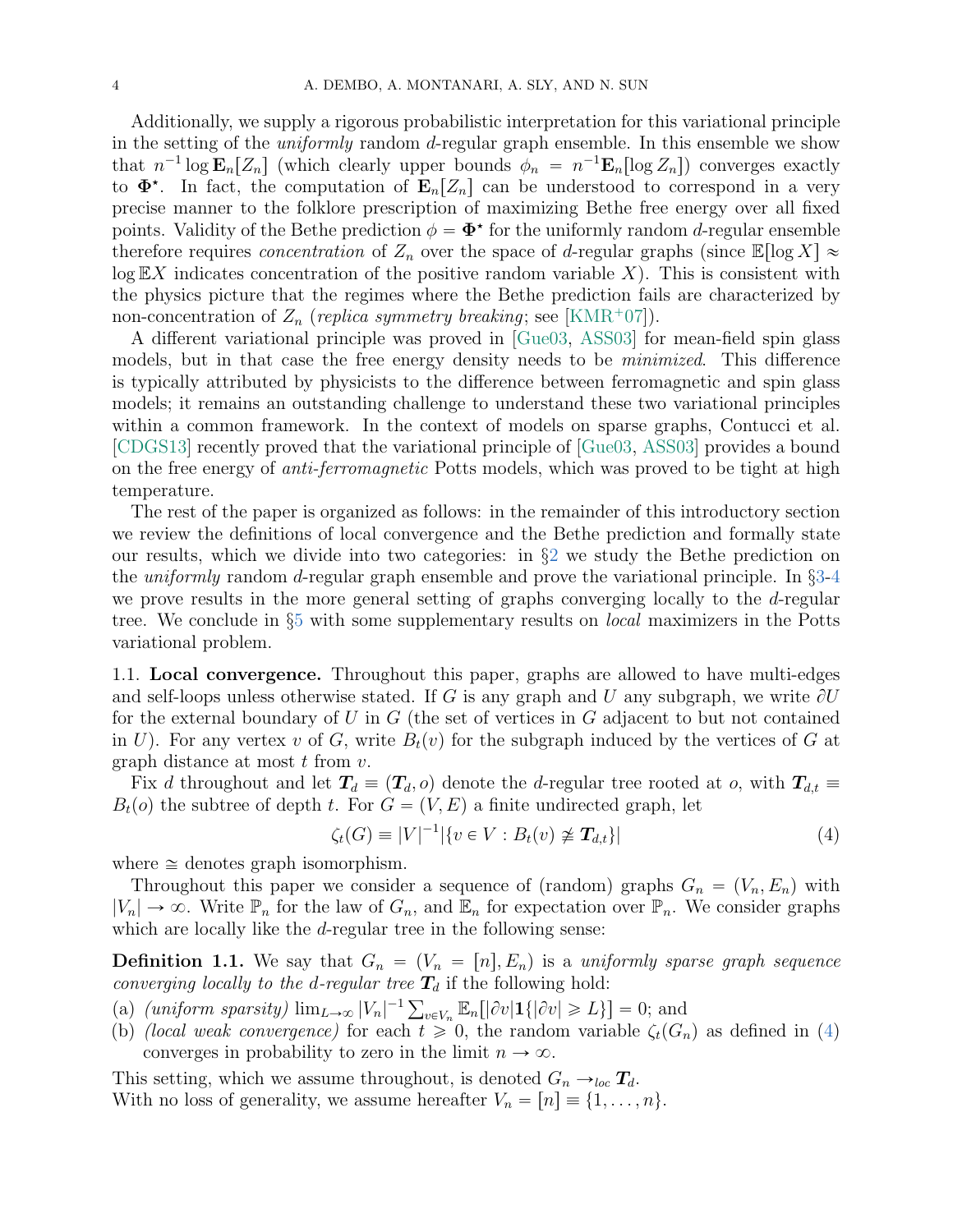<span id="page-4-5"></span>**Proposition 1.2.** Consider the factor models [\(1\)](#page-0-0) defined by a permissive specification  $\psi$ . and suppose  $G_n = (V_n = [n], E_n)$  is a graph sequence for which the free energy density [\(3\)](#page-1-0) exists,  $\phi = \lim_{n \to \infty} n^{-1} \mathbb{E}_n[\log Z_n]$ . (Here we do not assume  $G_n \to_{loc} T_d$ .)

<span id="page-4-7"></span><span id="page-4-6"></span>(a) If the  $G_n$  have uniformly bounded degree then  $n^{-1} \log Z_n \to \phi$  almost surely as  $n \to \infty$ . (b) If the  $G_n$  are uniformly sparse (Defn. [1.1](#page-3-0)[a\)](#page-3-2) then  $n^{-1} \log Z_n \to \phi$  in probability as  $n \to \infty$ .

1.2. Bethe prediction in the regular setting. We now describe the Bethe free energy prediction in the special setting of a graph sequence converging locally to the d-regular tree; for a more general description see [\[DM10a,](#page-21-10) [DMS13\]](#page-22-8).

**Definition 1.3.** Let  $\mathcal{H}$  denote the  $(|\mathcal{X}| - 1)$ -dimensional simplex of probability measures on X. The belief propagation or Bethe recursion is the mapping  $BP : \mathscr{H} \to \mathscr{H}$  defined by

<span id="page-4-0"></span>
$$
(\text{BPh})(\sigma) \equiv \frac{1}{z_h} \bar{\psi}(\sigma) \Big( \sum_{\sigma'} \psi(\sigma, \sigma') h_{\sigma'} \Big)^{d-1}, \quad \sigma \in \mathcal{X}, \tag{5}
$$

with  $z_h$  the normalizing constant. Denote by  $\mathscr{H}^* \subseteq \mathscr{H}$  the set of BP fixed points.

<span id="page-4-8"></span>**Remark 1.4.** Note that for permissive  $\psi$ , any fixed point  $h \in \mathcal{H}^*$  must be strictly positive. Let  $\hat{\mathbf{T}}_d$  denote the  $(d-1)$ -ary tree (in which every vertex has  $d-1$  children), and consider the factor model [\(1\)](#page-0-0) on the depth-t subtree  $\hat{T}_{d,t}$  multiplied with "entrance law" or "boundary" law"  $h \in \mathcal{H}$  on each spin at depth t. Then  $h \in \mathcal{H}^*$  if and only if the resulting marginal law at the root of  $\hat{\mathbf{T}}_d$  is again h. Fixed points  $h \in \mathcal{H}^*$  correspond to "Markov chain Gibbs measures" [\[Spi75,](#page-22-11) [Zac83\]](#page-22-12) (also "splitting Gibbs measures" or "Bethe Gibbs measures") natural candidates for the local weak limit of  $\nu_{G_n}$  (see e.g. [\[DMS13,](#page-22-8) Rmk. 1.12]).

**Definition 1.5.** For a factor model [\(1\)](#page-0-0) on a graph sequence  $G_n \rightarrow_{loc} T_d$ , the Bethe functional is the mapping  $\Phi : \mathscr{H} \to \mathbb{R}$  defined by \* \*

<span id="page-4-1"></span>
$$
\Phi(h) = \log \left\{ \sum_{\sigma} \bar{\psi}(\sigma) \Big( \sum_{\sigma'} \psi(\sigma, \sigma') h_{\sigma'} \Big)^{d} \right\} - (d/2) \log \left\{ \sum_{\sigma, \sigma'} \psi(\sigma, \sigma') h_{\sigma} h_{\sigma'} \right\}.
$$
 (6)

<span id="page-4-3"></span>(See  $\S1.3$  $\S1.3$  for explanation of the  $\Phi^{vx}, \Phi^e$  notation.) The *Bethe free energy prediction* is that the limit  $\phi$  of [\(3\)](#page-1-0) exists and equals  $\mathbf{\Phi}^{\star} \equiv \sup \{ \Phi(h) : h \in \mathcal{H}^{\star} \}$  $(7)$ 

<span id="page-4-2"></span>1.3. Results for general d-regular graphs. The following is our main result, establishing the validity of the replica symmetric Bethe solution for ferromagnetic Potts models [\(2\)](#page-0-1) on *general* graph sequences  $G_n \rightarrow_{loc} T_d$ :

<span id="page-4-4"></span>**Theorem 1.** For the Potts model [\(2\)](#page-0-1) on  $G_n \to_{loc} T_d$  with d even,  $\phi = \Phi^*$  for all  $\beta, B \geq 0$ .

In [\[DMS13\]](#page-22-8) we established the lower bound  $\liminf_n \phi_n \geq \Phi^*$  for all d. In this paper we prove the matching upper bound  $\limsup_n \phi_n \leq \Phi^*$  for d even.

The result for  $q = 2$  (the Ising model) is a special case of the results of [\[DM10a\]](#page-21-10), and is depicted in Fig. [1](#page-5-0) (the Ising result also holds for  $d$  odd). Let us comment on some key differences between the Ising model and the Potts models with  $q > 2$ . For the Ising model, the space  $\mathscr H$  is one-dimensional, so the Ising belief propagation is a univariate recursion, which is straightforward to analyze. For the Potts model with  $q > 2$ , H has dimension larger than one: the belief propagation mapping becomes more difficult to analyze; and indeed in §[5](#page-17-0) we exhibit a multiplicity of fixed points  $h \in \mathcal{H}^*$ .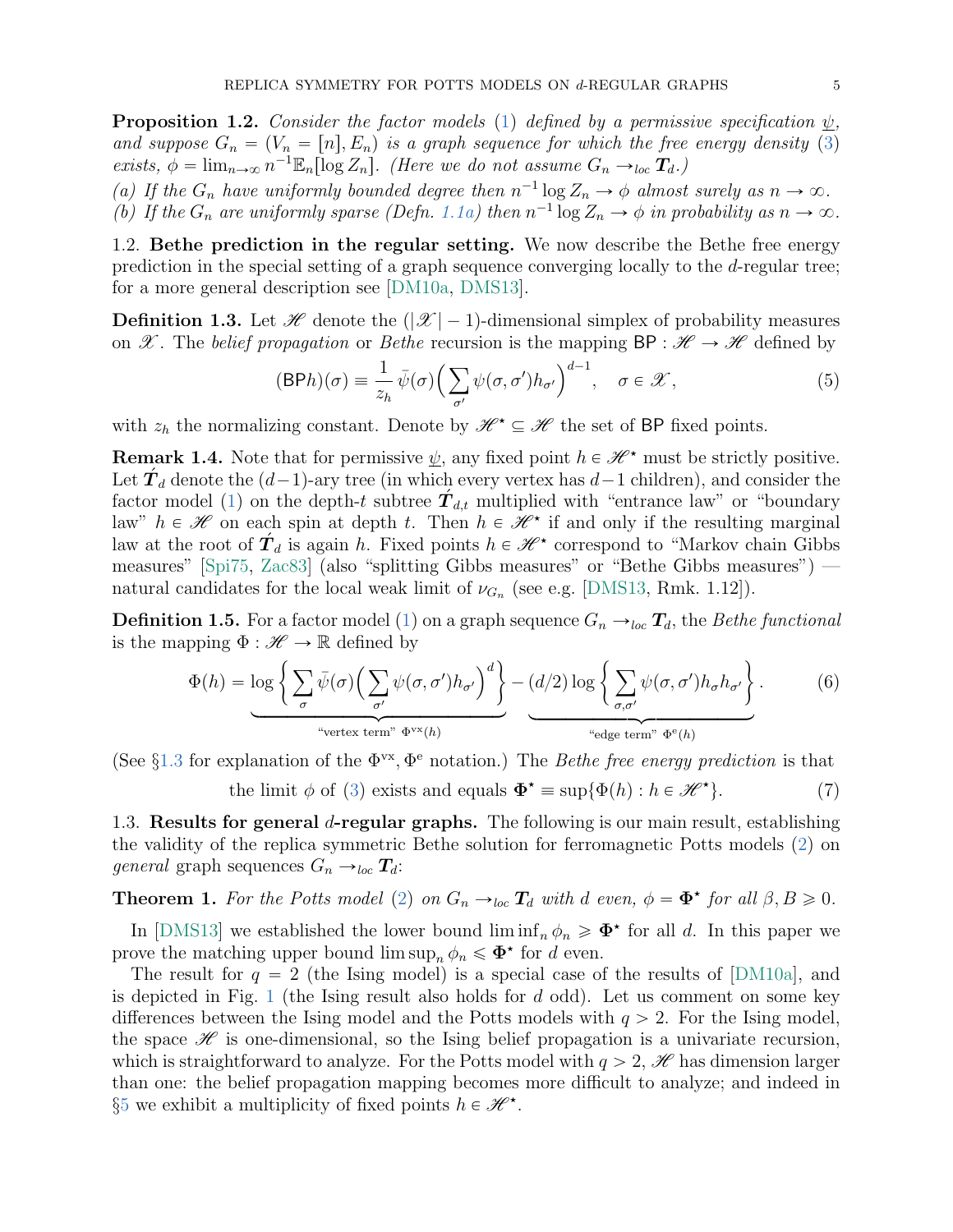<span id="page-5-0"></span>

FIGURE 1. Ising model (q = 2) with  $d = 4$ ,  $B = 1/1000$ ,  $\beta$  on horizontal axis. The left panel shows the Bethe fixed points  $h \in \mathcal{H}^{\star}$ , parametrized by  $r \equiv \log(h_1/h_2)$ . Solutions  $r < 0$  (gray curve) are shown to be irrelevant since the model favors spin 1. The right panel shows the corresponding evaluation of the Bethe function,  $\mathbf{\Phi}^{\star} = \Phi(h^{\star})$ .

Most of the fixed points which we describe in §[5](#page-17-0) violate the physical "replica symmetric" intuition that, since the model [\(2\)](#page-0-1) favors spin  $\sigma = 1$  while making no distinction among the remaining spins, the solution  $h \in \mathcal{H}^*$  which attains the optimum in [\(7\)](#page-4-3) should satisfy  $h_1 \ge h_2 = \ldots = h_q$ . The belief propagation *restricted* to this subspace is again a univariate recursion, naturally parametrized by  $r \equiv \log(h_1/h_2)$ .

In our view, the central difficulty of the Potts  $(q > 3)$  models over the Ising model is the presence of regimes of  $(\beta, B)$  with multiple stable fixed points, even under this restriction. The situation is illustrated in Fig. [2.](#page-6-0) Let  $h^f$  denote the limit of successive iterations of BP starting from the uniform probability measure on  $[q]$ , and let  $h^m$  denote the limit of successive iterations of BP starting from the probability measure on  $[q]$  supported on spin 1. Then  $h^{\text{f}}$ ,  $h^{\text{m}}$  are elements of  $\mathscr{H}^{\star}$ , and there are regimes where they differ and give different evaluations of the Bethe functional Φ.

1.4. Bounds by graph decomposition. Our proof of Thm. [1](#page-4-4) illustrates a more general principle which we now describe in the abstract factor model setting [\(1\)](#page-0-0). We restrict the discussion below to *d-regular* graph sequences  $G_n \rightarrow_{loc} T_d$ , since in §[3](#page-12-0) we will show that, for the purposes of computing the free energy, general sequences  $G_n \rightarrow_{loc} T_d$  can be reduced to the d-regular case using the uniform sparsity hypothesis.

For a finite graph G let  $I_G$  denote a uniformly random vertex in G, and write  $I_n \equiv I_{G_n}$ . From now on let  $\mathbb{P}_n$  denote the joint law of  $(G_n, I_n)$ , and  $\mathbb{E}_n$  the expectation over  $\mathbb{P}_n$ . An equivalent definition of local convergence of  $G_n$  to  $T_d$  is that  $\mathbb{P}_n(B_t(I_n) \not\cong T_{d,t}) = \mathbb{E}_n[\zeta_t(G_n)]$ converges to zero as  $n \to \infty$  for all  $t \geq 0$ . Uniform sparsity of  $G_n$  is equivalent to uniform integrability for the random degrees  $|\partial I_n|$ .

For d even, a d-regular graph G can be reduced by removing a random vertex  $I$  — leaving the "cavity graph"  $G^{\partial} \equiv G \backslash I$  with d unmatched half-edges incident to the neighbors  $\partial I$  of I in  $G$  — then placing a matching  $\mathfrak m$  on these half-edges to form a d-regular graph  $G^{\mathfrak m}$  with one less vertex. Thm. [1](#page-4-4) is proved by showing that over successive iterations of this reduction, the corresponding increments in the log-partition function are upper bounded by  $\Phi^{\star}$  until the graph is reduced to almost nothing.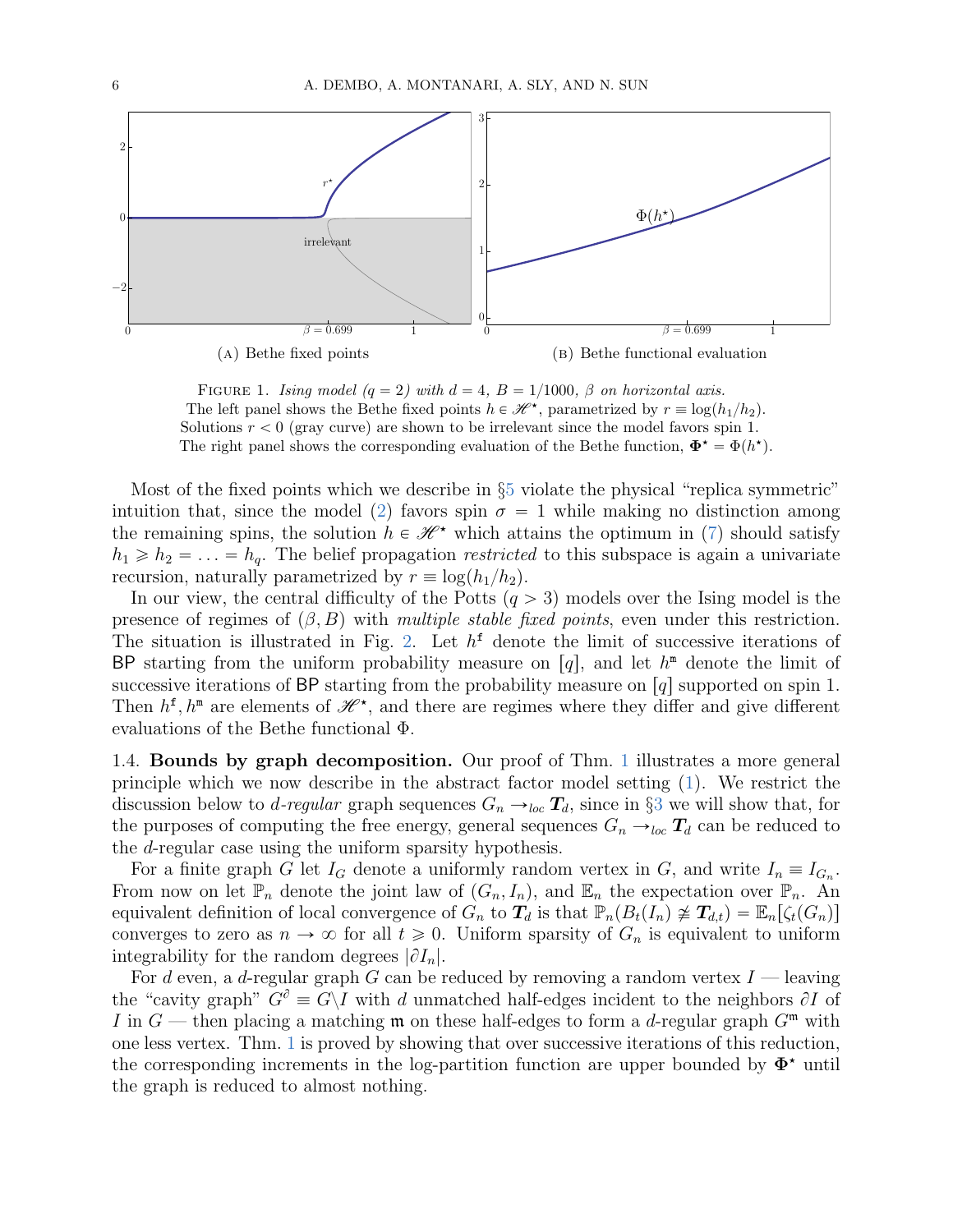<span id="page-6-0"></span>



We chose here a large value of  $q$  to exaggerate this effect, but precisely the same qualitative phenomenon occurs for  $B > 0$  sufficiently small for all  $d \geq 3$ , all  $q \geq 3$ . The right panel shows the corresponding Bethe functional evaluations,  $\Phi(h^{\text{f}})$  and  $\Phi(h^{\text{m}})$ . In [\[DMS13\]](#page-22-8) we established the lower bound  $\liminf_n \phi_n \geq \Phi(h^f) \vee \Phi(h^m)$ , together with an upper bound which was not sharp in the  $r^f < r^m$  regime. In this paper we prove the matching upper bound for all values  $\beta \geq 0$ , provided d is even (Thm. [1\)](#page-4-4). We also prove that  $\Phi(h^{\text{f}}) \vee \Phi(h^{\text{m}})$  is in fact the maximum  $\Phi^{\star}$  of  $\Phi$  over all of  $\mathscr{H}^{\star}$  (Thm. [4\)](#page-8-1).

The first observation is that the ratios  $Z_{G}/Z_{G}$  and  $Z_{G}$  $\sim$   $Z_{G}$  can be expressed as averages over the cavity measure  $\nu_{\partial} \equiv \nu_{G^{\partial}}$ :

$$
\frac{Z_G}{Z_{G^{\partial}}} = \sum_{\underline{\sigma}_{\partial I}} \nu_{\partial}(\underline{\sigma}_{\partial I}) \sum_{\sigma} \bar{\psi}(\sigma) \prod_{j \in \partial I} \psi(\sigma, \sigma_j) \equiv \Psi^{\text{vx}}(\nu_{\partial}),
$$
  

$$
\frac{Z_{G^{\mathfrak{m}}}}{Z_{G^{\partial}}} = \sum_{\underline{\sigma}_{\partial I}} \nu_{\partial}(\underline{\sigma}_{\partial I}) \prod_{(ij) \in \mathfrak{m}} \psi(\sigma_i, \sigma_j) \equiv \Psi^{\text{e},\mathfrak{m}}(\nu_{\partial}).
$$

Write  $\Psi^{\mathfrak{m}}(\nu_{\partial}) \equiv \Psi^{\text{vx}}(\nu_{\partial})/\Psi^{\text{e,m}}(\nu_{\partial})$ . If  $\nu_{\partial}$  is a d-fold product measure  $h^{\otimes d}$   $(h \in \mathcal{H})$ , then  $\log \Psi^{\text{vx}}(\nu_{\partial})$  and  $\log \Psi^{\text{e}}(\nu_{\partial})$  reduce to the functions  $\Phi^{\text{vx}}(h)$  and  $\Phi^{\text{e,m}}(h)$  of [\(6\)](#page-4-1), with difference  $\log \Psi(\nu_{\partial}) = \Phi(h)$ . Averaging over matchings m we define the symmetrizations

<span id="page-6-1"></span>
$$
\Psi^{\text{e,sym}}(\nu_{\partial}) = \frac{1}{(d-1)!!} \sum_{\mathfrak{m}} \Psi^{\text{e,m}}(\nu_{\partial}), \quad \Psi^{\text{sym}}(\nu_{\partial}) \equiv \frac{\Psi^{\text{vx}}(\nu_{\partial})}{\Psi^{\text{e,sym}}(\nu_{\partial})}.
$$
 (8)

**Definition 1.6.** Let  $\mathcal{H}^d$  denote the space of d-fold product measures  $h \equiv h_1 \otimes \cdots \otimes h_d$  $(h_i \in \mathcal{H})$ , and let  $\mathcal{M}_d(\mathcal{H})$  denote the space of all mixtures over  $\mathcal{H}^d$ : a measure  $\nu$  on  $\mathcal{X}^d$ 

belongs to 
$$
\mathcal{M}_d(\mathcal{H})
$$
 if it can be expressed as  
\n
$$
\nu(\sigma_1,\ldots,\sigma_d) = \int_{\mathcal{H}^d} h_1(\sigma_1)\cdots h_d(\sigma_d) d\rho(\underline{h}), \text{ mixing measure } \rho.
$$

<span id="page-6-2"></span>**Theorem 2.** Consider the factor models [\(1\)](#page-0-0) defined by a permissive specification  $\psi$ . Suppose there is a subspace  $\mathscr{H}^g \subseteq \mathscr{H}$  for which the following hold: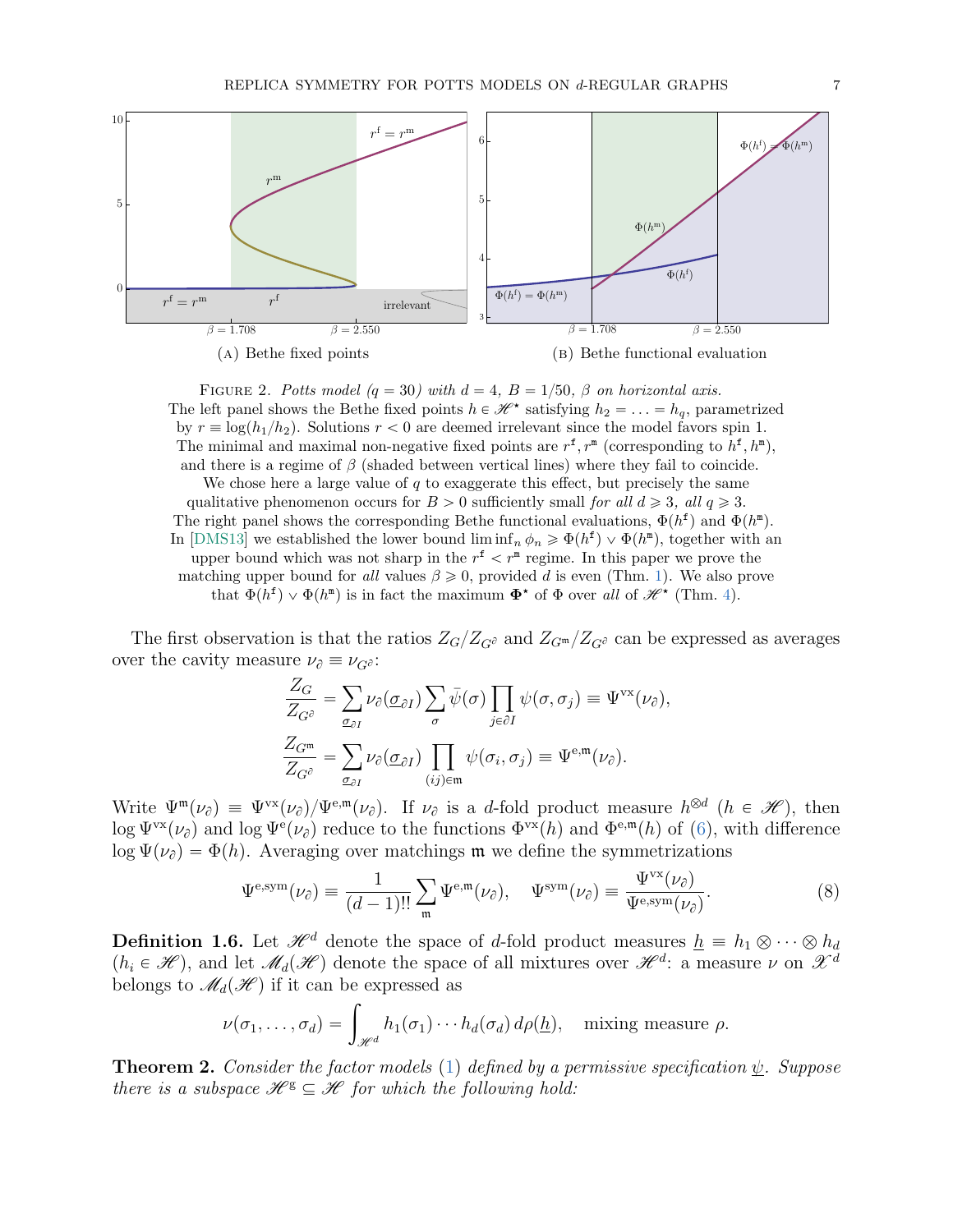- <span id="page-7-8"></span>(i) There is a uniformly bounded function  $err(t, x)$  satisfying  $\lim_{t\to\infty} \limsup_{x\downarrow 0} err(t, x) = 0$ such that the minimal total variation distance between the cavity measure  $\nu_{\partial} \equiv \nu_{G\setminus I}$  and  $\mathscr{M}_d(\mathscr{H}^\mathrm{g})$  is upper bounded by  $\mathsf{err}(t, \zeta_t(G))$  over all d-regular graphs  $G;$  and
- <span id="page-7-0"></span>(ii) The function  $\Psi^{\text{sym}}$  defined in [\(8\)](#page-6-1) satisfies  $\log \Psi^{\text{sym}}(\underline{h}) \leq \Phi^*$  for all  $\underline{h} \in (\mathscr{H}^g)^d$ .

Then  $\limsup_n \phi_n \leq \Phi^*$  for the factor model on  $G_n$  specified by  $\underline{\psi}$ .

In §[4](#page-15-0) we show that the conditions of the preceding theorem are satisfied in the Potts model (implying  $\limsup_n \phi_n \leq \Phi^*$ ) for any  $\beta \geq 0$  and  $B > 0$ . The bound extends to  $B = 0$  by continuity. Thm. [1](#page-4-4) is then proved as the matching lower bound  $\liminf_n \phi_n \geq \Phi^*$  was shown in [\[DMS13,](#page-22-8) Thm. 1.10]. Of several natural modifications of the graph reduction procedure which we considered for the case of  $d$  odd, all fail condition [\(ii\)](#page-7-0).

1.5. Bethe variational principle and uniformly random regular graphs. The Bethe prediction [\(7\)](#page-4-3) has the following variational characterization. Let  $\Delta$  denote the set of symmetric probability measures  $\vec{h}$  on  $\mathscr{X}^2$ , with one-point marginals denoted by  $\bar{h}$ . Define the Bethe rate function

<span id="page-7-1"></span>
$$
\Phi(\mathbf{h}) \equiv \langle \log \bar{\psi} \rangle_{\bar{h}} - (d-1)H(\bar{h}) + (d/2)[\langle \log \psi \rangle_{\mathbf{h}} + H(\mathbf{h})
$$
  
=  $-H(\bar{h}|\bar{\psi}) - (d/2)H(\mathbf{h}|\bar{h} \otimes_{\psi} \bar{h}).$  (9)

Above and hereafter, for  $p, q$  finite non-negative measures on a finite space,  $H(p)$  denotes the Above and hereafter, for p, q finite non-negative measures on a finite space,  $H(p)$  denotes the Shannon entropy  $-\sum_{x} p_x \log p_x$ , and  $H(q | p)$  denotes the relative entropy  $\sum_{x} q_x \log (q_x / p_x)$ between q and p. We take the usual conventions  $\log 0 = -\infty$ ,  $0 \log 0 = 0$  and  $0 \log(0/0) = 0$ .

<span id="page-7-6"></span>**Proposition 1.7** (Bethe variational principle). Any interior stationary point **h** of  $\Phi$  corresponds to  $h \in \mathcal{H}^*$  by the bijective relation

<span id="page-7-4"></span>
$$
\mathbf{h}(\sigma,\sigma') = (h \otimes_{\psi} h)_{\sigma\sigma'}/z_h \equiv \psi(\sigma,\sigma')h_{\sigma}h_{\sigma'}/z_h \tag{10}
$$

(with  $z_h$  the normalizing constant). Any local maximizer h of  $\Phi$  is an interior point of  $\Delta$ , so the Bethe free energy of [\(7\)](#page-4-3) is given alternatively by

<span id="page-7-5"></span>
$$
\Phi^* = \sup_{h \in \Delta} \Phi(h), \quad \Phi \, \text{ the Bethe rate function (9).} \tag{11}
$$

*Proof.* Follows from [\[DMS13,](#page-22-8) Thm. 1.16] (using compactness of  $\Delta$ ).

We supply the following simple interpretation for this variational characterization. For nd even, let  $G_n \equiv G_{n,d}$  denote the uniformly random d-regular graph on n vertices, sampled according to the usual *configuration model* — that is, start with n isolated vertices each equipped with  $d$  half-edges, and form the graph by taking a uniformly random matching on the nd half-edges. Let  $\mathbf{E}_n \equiv \mathbf{E}_{n,d}$  denote expectation with respect to the law of  $\mathbf{G}_{n,d}$ .

Conditioned on the event that  $G_n$  is free of self-loops and multi-edges, it has the law of the uniformly random *simple d*-regular graph. This event occurs (for fixed  $d$ ) with uniformly positive probability in the limit  $n \to \infty$  [JLR00].

<span id="page-7-3"></span>**Theorem 3.** Consider the factor models [\(1\)](#page-0-0) defined by a permissive specification  $\psi$ . With  $\mathbf{E}_n$  denoting expectation with respect to the configuration model for d-regular graphs on  $[n]$ ,

<span id="page-7-2"></span>
$$
\limsup_{n \to \infty} n^{-1} \mathbf{E}_n[\log Z_n] \le \lim_{n \to \infty} n^{-1} \log \mathbf{E}_n[Z_n] = \mathbf{\Phi}^\star \tag{12}
$$

The following proposition serves as a counterpoint to  $(12)$ :

<span id="page-7-7"></span>**Proposition 1.8.** In the setting of Thm. [3,](#page-7-3) if the inequality in  $(12)$  is strict, then there exists a sequence  $G_n$  of d-regular graphs for which  $\liminf_{n\to\infty} n^{-1} \log Z_n > \Phi^*$ .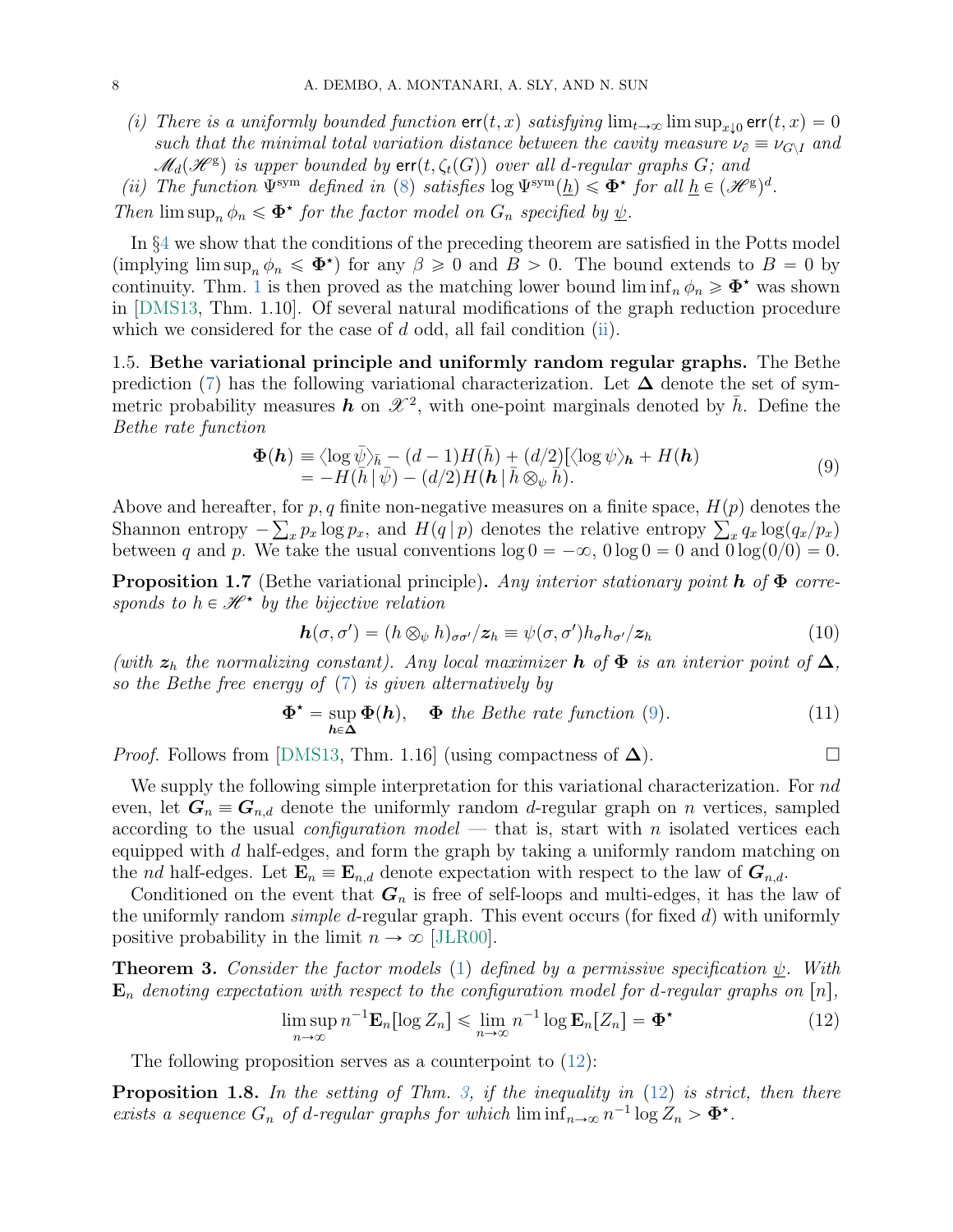We highlight this proposition here because it demonstrates that if the uniformly random ensemble has free energy  $\phi_n$  strictly below the replica symmetric solution  $\Phi^*$  — as is expected to happen in replica symmetry breaking regimes — then there is breaking of homogeneity in the d-regular graph space as well, with a large subclass of graphs achieving free energy strictly above  $\Phi^*$ . An interesting open question is whether the maximal asymptotic free energy is achieved by random bipartite graphs, as is known to be the case in two-spin models [\[SS13\]](#page-22-14).

<span id="page-8-2"></span>1.6. Explicit Potts Bethe prediction. Surprisingly, another consequence of Thm. [3](#page-7-3) is the following solution to the optimization problems [\(7\)](#page-4-3) and [\(9\)](#page-7-1) for the ferromagnetic Potts model. Let  $h^f$  denote the limit of successive iterations of BP starting from the uniform probability measure on  $[q]$ , and let  $h^{\text{m}}$  denote the limit of successive iterations of BP starting from the probability measure on  $[q]$  supported on spin 1.

<span id="page-8-1"></span>**Theorem 4.** For the Potts model [\(2\)](#page-0-1) with  $\beta, B \ge 0$ ,  $\Phi^* = \Phi(h^f) \vee \Phi(h^m)$ , and if  $B > 0$ then this is strictly greater than  $\Phi(h)$  for any  $h \in \mathscr{H}^{\star} \setminus \{h^{\mathbf{f}}, h^{\mathbf{m}}\}.$ 

In §[5](#page-17-0) we supplement Thm. [4](#page-8-1) by a classification of stationary points of the Potts Bethe rate function  $\Phi$  (equivalently, via [\(10\)](#page-7-4), solutions of the Potts Bethe recursion), as well as a study of which stationary points can be local maximizers. The detailed statements are given in Propns. [5.3](#page-19-0) and [5.4.](#page-19-1) The motivation for considering *local* maximizers of  $\Phi$  — which after all are irrelevant to the Bethe prediction  $(11)$  if they are not global maximizers — is that we expect these are precisely the fixed points which can be seen in local weak limits of conditioned factor models on graph sequences  $G_n \rightarrow_{loc} T_d$ , in the spirit of [\[MMS12\]](#page-22-9). That is, when h is a local maximizer of  $\Phi$ , the factor model restricted to configurations of edge empirical measure close to  $h$  should converge locally weakly to the (Bethe) Gibbs measure corresponding to  $h$ . However,  $\S5$  $\S5$  is independent of the rest of the paper.

## 2. UNIFORMLY RANDOM  $d$ -REGULAR GRAPHS

<span id="page-8-0"></span>2.1. Expectation of the partition function. Given spin configuration  $\sigma$  on the vertices % of graph  $G$ , define the edge empirical measure

$$
\boldsymbol{h}(\sigma,\sigma') \equiv \frac{1}{2|E|} \sum_{(ij)\in E} \Big( \mathbf{1}\{(\sigma_i,\sigma_j) = (\sigma,\sigma')\} + \mathbf{1}\{(\sigma_i,\sigma_j) = (\sigma',\sigma)\}\Big),
$$

and write  $\bar{h}$  for its one-point marginal (the vertex empirical measure). Recall the following and write *n* for its one-point marginal (the vertex empirical measure). Recall the following<br>strong form of Stirling's approximation [\[Rob55\]](#page-22-15)  $1 \le n!/[\sqrt{2\pi n}(n/e)^n] \le e$ . Recall also that for *n* even, the number of matchings on [*n*] is the double factorial  $(n - 1)!! = n!/[(n/2)!2^{n/2}]$ .

*Proof of Thm.* [3.](#page-7-3) Let  $Z = Z_n$  denote the partition function for the factor model [\(1\)](#page-0-0) on the random graph  $G = G_{n,d}$ . We decompose  $Z = \sum_{h} Z(h)$  with  $Z(h)$  the contribution from configurations  $\sigma$  with edge empirical measure h. Recall that  $\bar{h}$  denotes the one-point marginal of  $h$ . The expected number of  $h$ -configurations on  $G$  is given (with the obvious multi-index notation) by

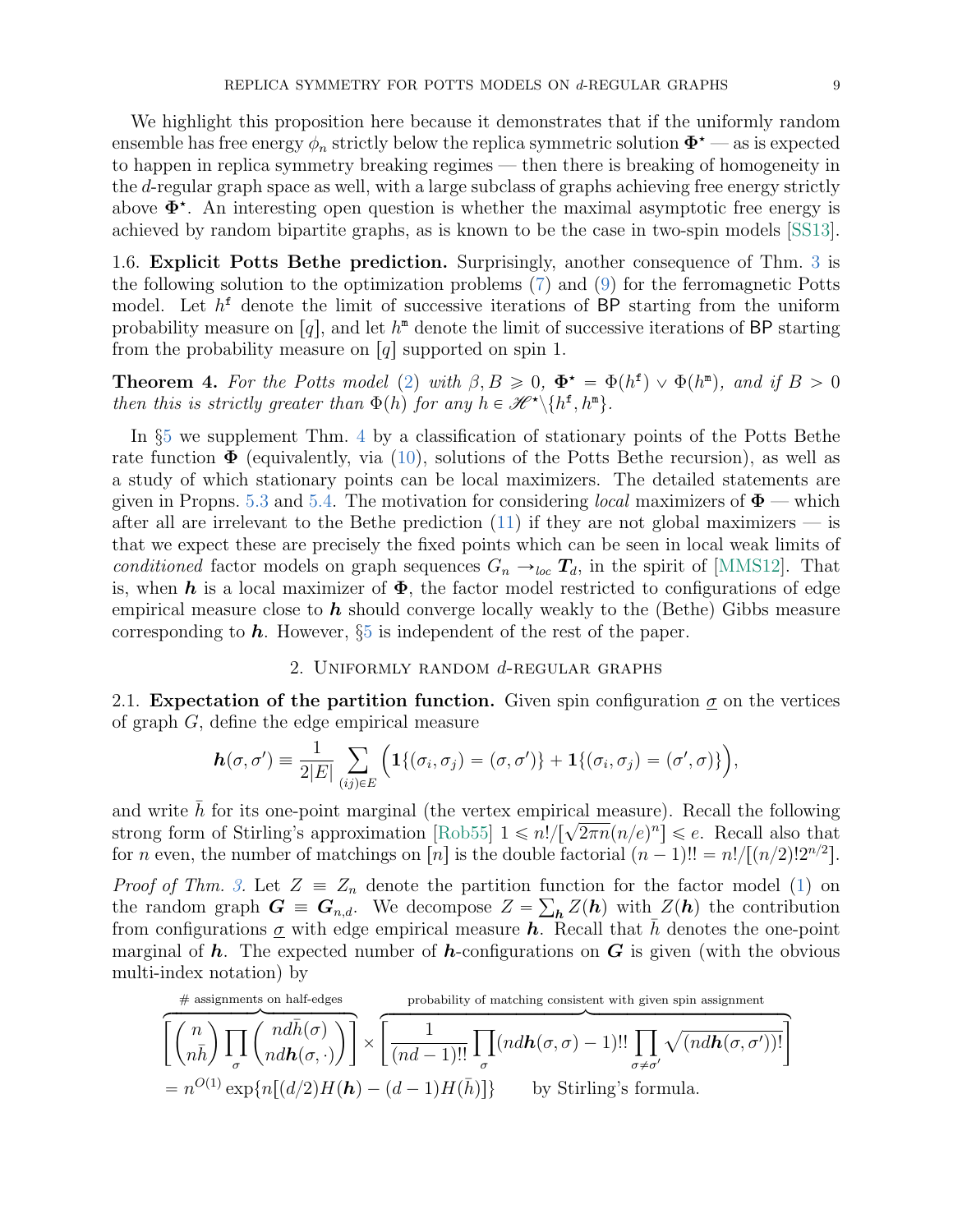Each  $\bm{h}$ -configuration receives the same weight  $\bar{\psi}^{n\bar{h}}\psi^{(nd/2)\bm{h}} = \exp\{n\langle \log \bar{\psi}\rangle_{\bar{h}} + (nd/2)\langle \log \psi\rangle_{\bm{h}}\},$ so

$$
\mathbf{E}Z(\boldsymbol{h}) = n^{O(1)} \exp\{n[\langle \log \bar{\psi} \rangle_{\bar{\boldsymbol{h}}} - H(\bar{\boldsymbol{h}}) + (d/2)[\langle \log \psi \rangle_{\boldsymbol{h}} + H(\boldsymbol{h})]]\} = n^{O(1)} \exp\{n\Phi(\boldsymbol{h})\}.
$$

By Propn. [1.7,](#page-7-6)  $\Phi$  attains its global maximum at an interior point  $h^* \in \Delta$ , which must lie within distance  $O(n^{-1})$  of one of the empirical measures  $\bm{h}$  realizable on  $\bm{G}$ . On the other hand there are only polynomially many such measures, so we conclude  $\mathbf{E}Z = n^{O(1)} \exp\{n\Phi(\mathbf{h}^*)\},\$ implying the theorem.  $\Box$ 

2.2. Concentration of the log-partition function. We now prove Propn. [1.2,](#page-4-5) which we again emphasize applies to general uniformly sparse graph sequences  $G_n$  (with no assumption on the local limiting tree).

*Proof of Propn. [1.2.](#page-4-5)* If  $G = (V, E)$  is any finite graph with an isolated vertex i, and  $G' =$  $(V', E')$  is formed by adding d edges between i and V, then

$$
\frac{Z_{G'}}{Z_G} = \sum_{\sigma_i} \sum_{\sigma_i} \nu_G(\sigma_i, \underline{\sigma}_{\partial i}) \prod_{(ij) \in E' \backslash E} \psi(\sigma_i, \sigma_j) \leqslant (\psi_{\text{max}})^d
$$

with  $\psi_{\text{max}}$  the maximum over  $\psi$ . On the other hand, considering only the  $\sigma_i = \sigma^{\text{p}}$  term in the above sum shows  $Z_{G'}/Z_G \geqslant (\psi_{\min})^{d+1}$  for  $\psi_{\min} \equiv \min_{\sigma} [\psi(\sigma^p, \sigma)].$ 

[\(a\)](#page-4-6) On any random graph  $G_n$  we may consider the Doob martingale of log  $Z_n$  with respect to the vertex-revealing filtration. If all the  $G_n$  have maximum degree  $\leqslant M$ , then the above implies that the Doob martingale has uniformly bounded increments — therefore, by the Azuma–Hoeffding bound,

<span id="page-9-0"></span>
$$
\mathbb{P}_n[|n^{-1}\log Z_n - \phi_n| \geq \epsilon] \leq e^{-nc(\epsilon/M)^2} \quad \text{for a constant } c \equiv c(\underline{\psi}) > 0. \tag{13}
$$

This proves  $n^{-1} \log Z_n - \phi_n \to 0$  almost surely, consequently  $n^{-1} \log Z_n \to \phi$  almost surely. [\(b\)](#page-4-7) For any  $M > 0$ , define the truncated graphs  $G_n[M]$  by removing all the edges incident to any vertex  $i \in V_n$  with  $|\partial i| \geq M$ . Let  $Z_n[M]$  denote the associated partition function, and  $\phi_n[M] \equiv n^{-1} \mathbb{E}_n[\log Z_n[M]]$ : then

$$
|\phi_n - \phi_n[M]| \le n^{-1} \mathbb{E}_n[|\log Z_n - \log Z_n[M]|] \le c \mathbb{E}_n[|\partial I_n| \mathbf{1}\{|\partial I_n| \ge M\}]
$$

where the first inequality is Jensen's while the second follows from the above, for a constant  $c \equiv c(\psi) > 0$ . By the triangle inequality,  $\mathbb{P}(|n^{-1} \log Z_n - \phi| \geq 4\epsilon) \leq A + B + C + D$  where

$$
A \equiv \mathbb{P}(n^{-1}|\log Z_n - \log Z_n[M]) \ge \epsilon) \le (c/\epsilon) \mathbb{E}_n[|\partial I_n| \mathbf{1}\{|\partial I_n| \ge M\}] \le \delta
$$
  
\nfor  $M \ge M(c, \epsilon, \delta), n \ge n(M, c, \epsilon, \delta);$   
\n
$$
B \equiv \mathbb{P}(|n^{-1}\log Z_n[M] - \phi_n[M]) \ge \epsilon) \le \exp\{-nc(\epsilon/M)^2\} \le \delta \text{ for } n \ge n(M, c, \epsilon, \delta);
$$
  
\n
$$
C \equiv \mathbb{P}(|\phi_n[M] - \phi_n| \ge \epsilon) \qquad \text{zero for } M \ge M(c, \epsilon), n \ge n(M, c, \epsilon);
$$
  
\n
$$
D \equiv \mathbb{P}(|\phi_n - \phi| \ge \epsilon) \qquad \text{zero for } n \ge n(\epsilon),
$$

Therefore  $\mathbb{P}(|n^{-1}\log Z_n - \phi| \geq \epsilon) \to 0$  as  $n \to \infty$  for all  $\epsilon > 0$ , concluding the proof.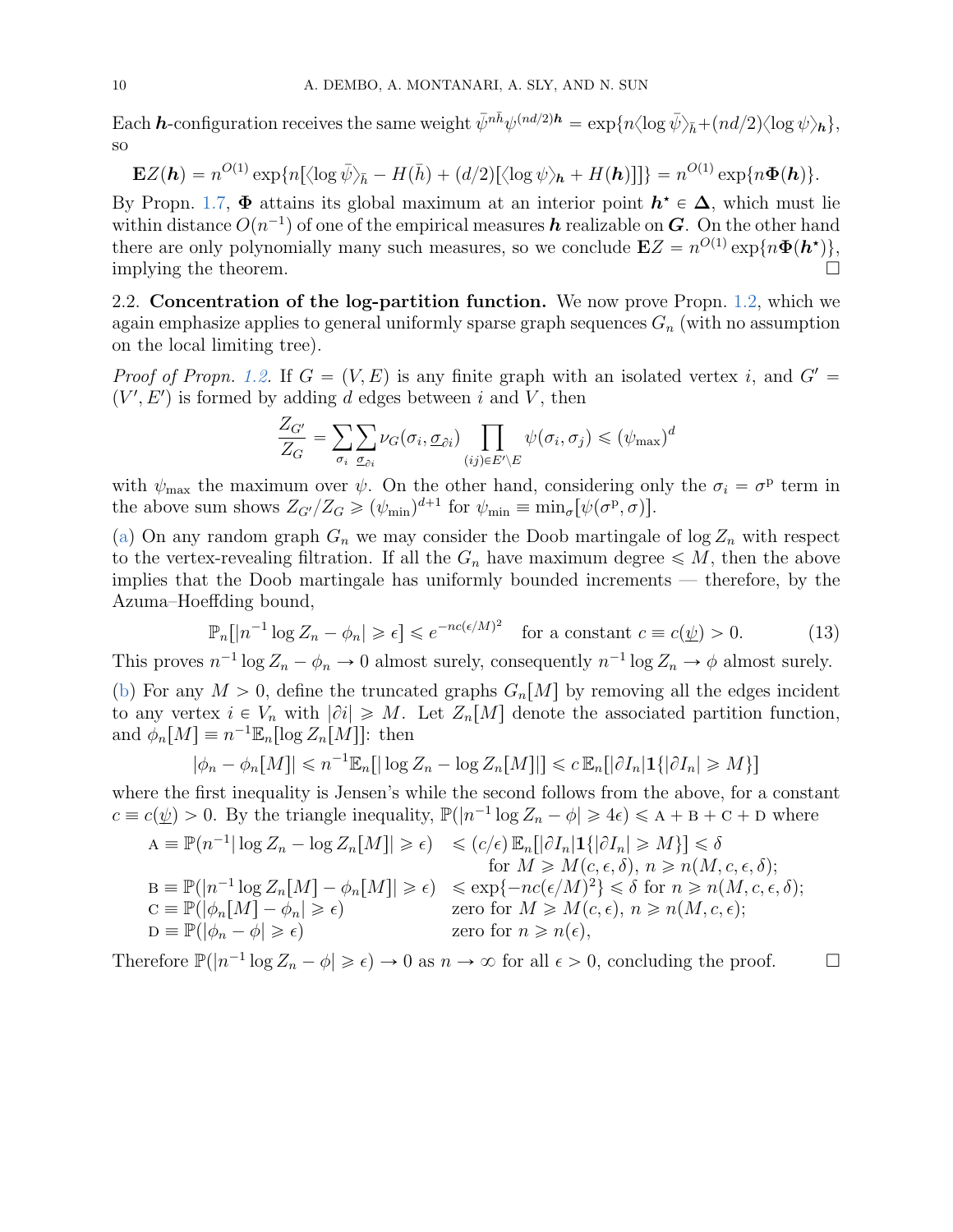2.3. Replica symmetry breaking. We turn now to Propn. [1.8](#page-7-7) which gives an indication of the non-concentration of the partition function over the space of all  $d$ -regular graphs. The proof is based on the observation that if the inequality in  $(12)$  is strict, then the concentration bound [\(13\)](#page-9-0) will force some graphs to have free energy  $\geq \Phi^* + x$  for some  $x > 0$ . These graphs will constitute an exponentially small fraction of all d-regular graphs on  $|n|$ , but even this is enough to extract a sequence  $G_n \rightarrow_{loc} T_d$ , due to the following

<span id="page-10-0"></span>**Lemma 2.1.** For any  $\epsilon, t > 0$  there exists  $\alpha \equiv \alpha(d, t, \epsilon) > 0$  with  $\mathbf{P}(\zeta_t(\mathbf{G}) \geq \epsilon) \leq e^{-\alpha n \log n}$ .

*Proof.* Recall the following classical inequality (see e.g. [\[McD98,](#page-22-16) Lem. 3.11]): if  $(I_k)_{k=1}^m$  is a sequence of indicator random variables adapted to filtration  $(\mathscr{F}_k)_{k=1}^m$ , and  $a_k \equiv \mathbb{E}[I_k | \mathscr{F}_{k-1}],$ <br>then  $\mathbb{P}(\sum_{k=1}^m I_k > mn) \leq \text{cm}(\mathscr{F}_k | a_k)$  with a the exerge of the a 's and  $H(x|a)$  the then  $\mathbb{P}(\sum_{k=1}^m I_k \geq m x) \leq \exp\{-mH(x | a)\}\$  with a the average of the  $a_k$ 's, and  $H(x | a)$  the binary relative entropy between  $x$  and  $a$ .

Consider the process of revealing the graph G one edge at a time, with  $(\mathscr{F}_k)_{k=1}^{nd/2}$  $\sum_{k=1}^{na/2}$  the corresponding filtration, and let  $I_k$  ( $1 \le k \le nd/2$ ) be the indicator that the k-th edge forms a cycle of length  $\leq 2t$  within the graph revealed so far. Each such cycle can create only a bounded number of vertices with depth-t neighborhood non-isomorphic to the depth-t only a bounded number of vertices with depth-t neighborhood non-isomorphic to the depth-t subtree of the d-regular tree, that is to say, we must have  $\sum_k I_k \geq n\zeta_t(G) \cdot 2\alpha_0$  for a positive constant  $\alpha_0 \equiv \alpha_0(d, t)$ . For  $k \leq n(d/2 - \alpha_0 \epsilon)$ , since the configuration model matches halfedges uniformly at random, we must have  $a_k \equiv \mathbb{E}[I_k | \mathscr{F}_{k-1}] \leq \alpha_1/n$  for a positive constant  $\alpha_1 \equiv \alpha_1(d, t, \alpha_0 \epsilon)$ . Therefore

$$
\mathbf{P}(\zeta_t(\boldsymbol{G}) \geq \epsilon) \leq \mathbf{P}\left(\sum_{k=1}^{n(d/2-\alpha_0\epsilon)} I_k \geq n\epsilon\alpha_0\right) \leq \exp\{-n(d/2-\alpha_0\epsilon)H(\epsilon\alpha_0 | a)\}\
$$

with a the average of the  $(a_k)_{k \leq n(d/2-\alpha_0\epsilon)}$ . Since  $a \leq \alpha_1/n$  the result readily follows.

*Proof of Propn. [1.8.](#page-7-7)* With  $P_n$  the d-regular configuration model law as before, let us define  $\mathbf{p}_n(y) \equiv \mathbf{P}_n(n^{-1} \log Z_n \geqslant \Phi^* + y)$ . Since clearly  $n^{-1} \log Z$  is uniformly bounded over all d-regular graphs by a finite constant  $C > \mathbf{\Phi}^*$ , we may bound (for  $0 < x < C - \mathbf{\Phi}^*$ )

$$
\mathbb{E}Z_n \leqslant e^{n(\Phi^\star - \delta)} + [\mathbf{p}_n(-\delta) - \mathbf{p}_n(x)]e^{n(\Phi^\star + x)} + \mathbf{p}_n(x)e^{nC}.
$$

Recalling Thm. [3](#page-7-3) the left-hand side is  $n^{O(1)}e^{n\Phi^*}$ , and rearranging gives

$$
\frac{n^{O(1)} - e^{-n\delta} - \mathbf{p}_n(-\delta)e^{nx}}{e^{n(C - \Phi^*)} - e^{nx}} \le \mathbf{p}_n(x).
$$

Now suppose  $\phi^{\text{cm}} \equiv \limsup_n n^{-1} \mathbf{E}_n[\log Z_n]$  is strictly below  $\Phi^{\star}$ : taking  $0 < \delta < \Phi^{\star} - \phi^{\text{cm}}$ , the concentration bound [\(13\)](#page-9-0) implies that  $\mathbf{p}_n(-\delta)$  will be exponentially small in n. It is then clear that one may choose x sufficiently small such that  $\mathbf{p}_n(x) \geq e^{-n(C-\Phi^*)/2}$ . Meanwhile, from Lem. [2.1,](#page-10-0) we can take  $t(n) \uparrow \infty$  and  $\epsilon(n) \downarrow 0$  slowly enough such that

$$
\mathbf{P}_n(\zeta_{t(n)}(G_n) \geq \epsilon(n)) \leqslant e^{-1}\mathbf{p}_n(x)
$$

Therefore the set of d-regular graphs G on  $[n]$  with  $n^{-1} \log Z_G \ge \Phi^* + x$  and  $\zeta_{t(n)}(G) \ge \epsilon(n)$ has cardinality at least

$$
(nd-1)!!\mathbf{p}_n(x)[1-e^{-1}] = \exp\{(nd/2)\log n + O(n)\} \gg 1,
$$

so clearly we may extract the desired sequence  $G_n \to_{loc} T_d$ ,  $\liminf_n n^{-1} \log Z_n \geq \Phi^* + x$ .  $\Box$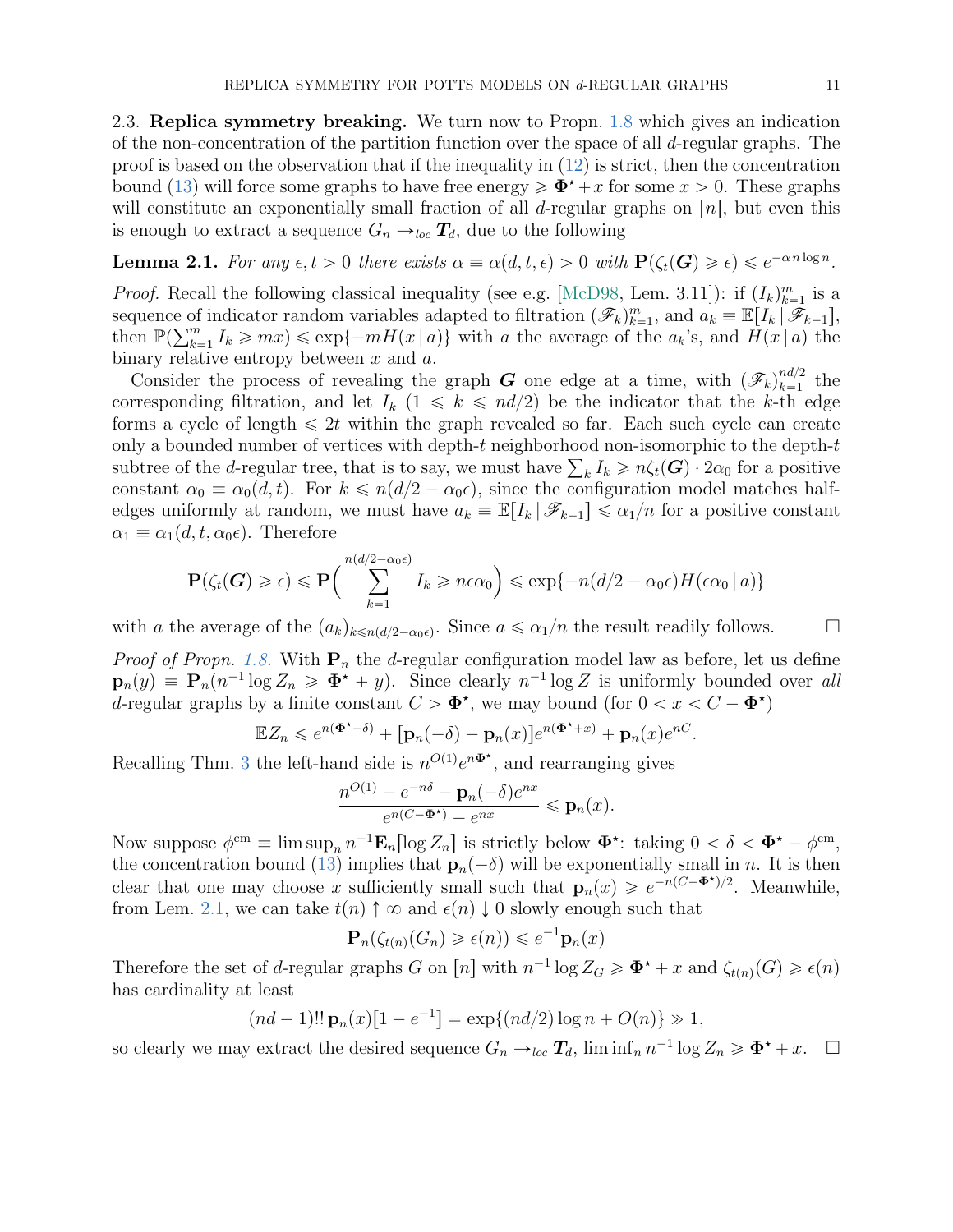2.4. **Solution of the Potts variational problem.** We now apply the calculation of Thm. [3](#page-7-3) to prove Thm. [4,](#page-8-1) giving an essentially explicit solution to the Bethe variational problem for the ferromagnetic Potts model. We do not know of a proof which does not go through the probabilistic interpretation for the Bethe variational principle which is described in Thm. [3.](#page-7-3)

The Potts Bethe recursion for  $\beta, B \geq 0$  preserves the subspace  $\mathscr{H}^{\text{bal}}$  of measures on  $\Delta$ which are biased towards  $\sigma = 1$  while giving equal weight to all spins  $\sigma \neq 1$ :

<span id="page-11-2"></span>
$$
\mathcal{H}^{\text{bal}} \equiv \{ h \in \mathcal{H} : h_1 = [1 + (1 - q)b] / q \text{ and } h_2 = \dots = h_q = (1 - b) / q \text{ with } b \ge 0 \}. \tag{14}
$$

The map BP restricted to this subset is simply a univariate recursion: in terms of the loglikelihood ratio  $r \equiv \log(h_1/h_2) \geq 0$ , it has the particularly simple form

<span id="page-11-3"></span>
$$
\widetilde{\text{BP}}: r \mapsto B + (d-1)\log \frac{e^{\beta+r} + q - 1}{e^r + e^{\beta} + q - 2},\tag{15}
$$

which is straightforward to analyze; see e.g. [\[DMS13,](#page-22-8) Lem. 4.6]. The Bethe recursion fixed points  $h^f, h^m \in \mathscr{H}^* \cap \mathscr{H}^{\text{bal}}$  with minimal and maximal bias b are given by the limits of repeated iterations of this recursion started from  $r = 0$  and  $r = \infty$  respectively; moreover these are the only fixed points in  $\mathscr{H}^{\text{bal}}$ .

Let us now review the well-known Fortuin–Kasteleyn (random-cluster) representation of the Potts model. On a finite graph  $G \equiv (V, E)$ , denote a spin configuration  $\underline{\sigma} \in [q]^V$  as before, and denote a *bond configuration*  $p \in \{0, 1\}^E$ . The Edwards–Sokal (ES) measure on a finite graph  $G = (V, E)$  is the probability measure on pairs  $(\sigma, \eta)$  given by

<span id="page-11-0"></span>
$$
\text{ES}_G(\underline{\sigma}, \underline{\eta}) = \frac{1}{\mathbf{Z}_G} \prod_{i \in V} e^{B \mathbf{1}\{\sigma_i = 1\}} \prod_{e = (ij) \in E} [(1 - p)(1 - \eta_e) + p\eta_e \mathbf{1}\{\sigma_i = \sigma_j\}], \tag{16}
$$

with  $\mathbb{Z}_G$  the normalizing constant. Taking  $p \equiv 1 - e^{-\beta}$ , the marginal of  $ES_G$  on the spin configurations  $\sigma$  is the q-Potts measure with parameters  $(\beta, B)$ , and we see that the Potts partition function  $Z_G$  is simply  $e^{\beta|E|}$  times the ES partition function  $\mathbb{Z}_G$ . The marginal of  $ES_G$  on the bond configurations  $\eta$  is the *Fortuin–Kasteleyn* (FK) measure

$$
FK_G(\underline{\eta}) = \frac{e^{B|V|}}{Z_G} \prod_{i \in E} p^{n_e} (1 - p)^{1 - \eta_e} \prod_{C \in \mathscr{C}(\underline{\eta})} [1 + (q - 1)e^{-B|C|}],
$$

where the second product runs over the collection  $\mathscr{C}(\eta)$  of connected components C of  $\eta$ (with  $|C|$  denoting the number of vertices in component  $C$ ).

The es coupling between Potts and fk has the following simple description: conditioned on the spins  $\sigma$ ,  $\eta$  is defined by a *p*-percolation on the bonds joining like spins, while all bonds joining unlike spins are left unoccupied. In the other direction, conditioned on bond configuration  $\eta$  with  $\mathscr{C}(\eta) = (C_1, \ldots, C_k)$ , the spin configuration  $\sigma$  is given by assigning the same spin to all the vertices of each component, independently over the different components. Component C receives spin  $\sigma(C) = \sigma$  with probability

<span id="page-11-1"></span>
$$
e^{B|C|1\{\sigma=1\}}/[e^{B|C|} + (q-1)].
$$
\n(17)

*Proof of Thm.* [4.](#page-8-1) We assume without loss that  $B > 0$ , with the result for  $B = 0$  following by continuity. We first show that the rate function  $\Phi$  cannot attain its global maximum outside the subspace

$$
\Delta^{\text{bal}} \equiv \{ \boldsymbol{h} \in \Delta : \bar{h}(1) \geq 1/q \text{ and } \bar{h}(2) = \cdots = \bar{h}(q) \}.
$$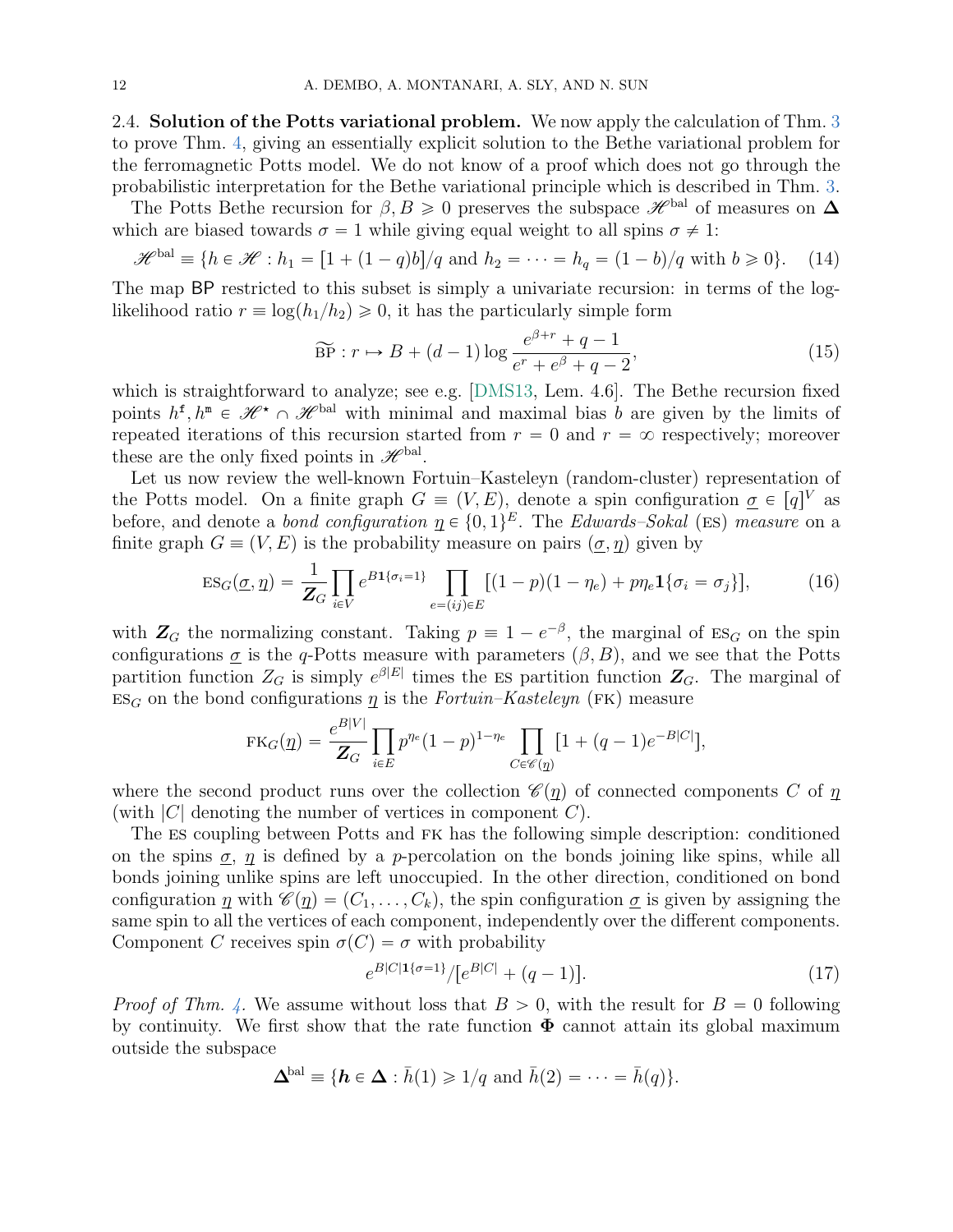To this end, consider conditioning on the FK configuration  $\eta$  in the ES coupling. Given  $C \in \mathscr{C}(\eta)$ , define the random variable  $Y_C(\sigma) \equiv |C| \mathbf{1}\{\sigma(C) = \sigma\}$ . For all  $\sigma \neq 1$  this has the same cumulant generating function

$$
\kappa_C(t) \equiv \log \mathbb{E}[\exp\{tY_C(\sigma)\} | \eta] = \log \frac{e^{t|C|} + e^{B|C|} + q - 2}{e^{B|C|} + q - 1}.
$$

For  $-\infty < t \leq B/2$  we calculate

$$
\kappa_C''(t) = \frac{|C|^2 e^{t|C|} (e^{B|C|} + q - 2)}{(e^{t|C|} + e^{B|C|} + q - 2)^2} \leq \frac{|C|^2 e^{t|C|}}{e^{t|C|} + e^{B|C|} + q - 2} \leq \frac{|C|^2}{e^{B|C|/2}} \leq (eB/4)^{-2} \equiv c_B,
$$

uniformly over all  $|C| \geq 0$ . Noting  $|\mathscr{C}(p)| \leq n$ , for all  $\sigma \neq 1$  we have

$$
\varpi_{G_n}\Big(\Big|\sum_{C\in\mathscr{C}(\underline{\eta})}\big(Y_C(\sigma)-\mathbb{E}\big[Y_C(\sigma)\big)\,\big|\,\underline{\eta}\big]\Big|\geqslant n\epsilon\Big)\leqslant 2\inf_{0\leqslant t\leqslant B/2}\frac{e^{nc_Bt^2/2}}{e^{nt\epsilon}}\leqslant \frac{2}{e^{n\epsilon^2/(2c_B)}},
$$

where the last inequality holds provided  $\epsilon/c_B \leq B/2$ . Clearly, for all spins  $\sigma \neq 1$  the mean  $\mathbb{E}[Y_C(\sigma) | \eta]$  takes the same value, which is less than  $|C|/q$ . Let  $Z_n[\epsilon]$  denote the contribution to the Potts partition function on  $G_n$  from the space  $\Delta[\epsilon]$  of measures  $h \in \Delta$ with dist $(h, \Delta^{\text{bal}}) \geq \epsilon$ : the above implies there is a constant  $\alpha \equiv \alpha(B, q) > 0$  such that

<span id="page-12-1"></span>
$$
Z_n[\epsilon] \leq e^{-n\alpha \epsilon^2} Z_n \quad \text{for } \epsilon \leq c_B(B/2). \tag{18}
$$

The estimate [\(18\)](#page-12-1) holds for any graph  $G_n$  on [n]. To prove the result, take  $G_n = G_n$ , the random d-regular graph drawn from the configuration model. Comining [\(18\)](#page-12-1) with the calculation of Thm. [3](#page-7-3) gives

$$
n^{O(1)} \exp\{n \sup\{\Phi(\boldsymbol{h}) : \boldsymbol{h} \in \Delta[\epsilon]\}\} = \mathbf{E}_n[Z_n[\epsilon]] \leqslant \frac{\mathbf{E}_n[Z_n]}{e^{n\epsilon^2 \alpha_B}} = \frac{n^{O(1)} \exp\{n\Phi^{\star}\}}{e^{n\epsilon^2 \alpha_B}}
$$

for all  $\epsilon \leq c_B(B/2)$ , proving the claim that  $\Phi$  can only attain its global maximum on  $\Delta^{\text{bal}}$ .

To conclude the proof, we apply the variational principle Propn. [1.7.](#page-7-6) Let  $h$  be any global maximizer for  $\Phi$ , so by the above  $h \in \Delta^{\text{bal}}$ . Let  $h \in \mathscr{H}^{\star}$  correspond via [\(10\)](#page-7-4) to  $h$ : summing [\(10\)](#page-7-4) over one of the spins  $\sigma'$  gives  $z_h\bar{h}_{\sigma} = h_{\sigma}[(e^{\beta}-1)h_{\sigma}+1]$ , which implies (since the righthand side is increasing in  $h_{\sigma}$  for  $h_{\sigma} > 0$  that  $h \in \mathcal{H}^{\star} \cap \mathcal{H}^{\text{bal}}$ . As noted above, the only two possibilities for h are  $h^f$  and  $h^m$ , concluding the proof.

## 3. Recursive graph decomposition

<span id="page-12-0"></span>In this section we prove Thm. [2](#page-6-2) for graph sequences  $G_n \rightarrow_{loc} T_d$  (Defn. [1.1\)](#page-3-0), d even. The following lemma, whose proof we defer to the end of the section, reduces the free energy computation to the case of d-regular graphs.

<span id="page-12-2"></span>**Lemma 3.1.** If  $G_n \rightarrow_{loc} T_d$  with d even, then there exists a d-regular graph sequence  $G'_n \rightarrow_{loc} T_d$  $T_d$  with free energy  $\phi'_n$  such that  $\lim_{n\to\infty}(\phi_n - \phi'_n) = 0$ .

The lemma is a refinement of the result of Propn. [1.2](#page-4-5)[b.](#page-4-7) Assuming the lemma, we now prove Thm. [2](#page-6-2) by analysis of the following

# **Reduction operation R** on  $d$ -regular graphs  $(d \text{ even})$ .

Given graph  $G$ , remove a uniformly random vertex  $I$ , leaving the cavity graph  $G^{\partial} \equiv G \backslash I$  with d unmatched half-edges incident to the neighbors  $\partial I$  of I in G. Let  $G^{\mathfrak{m}}$  be the d-regular graph formed by placing matching  $\mathfrak{m}$  on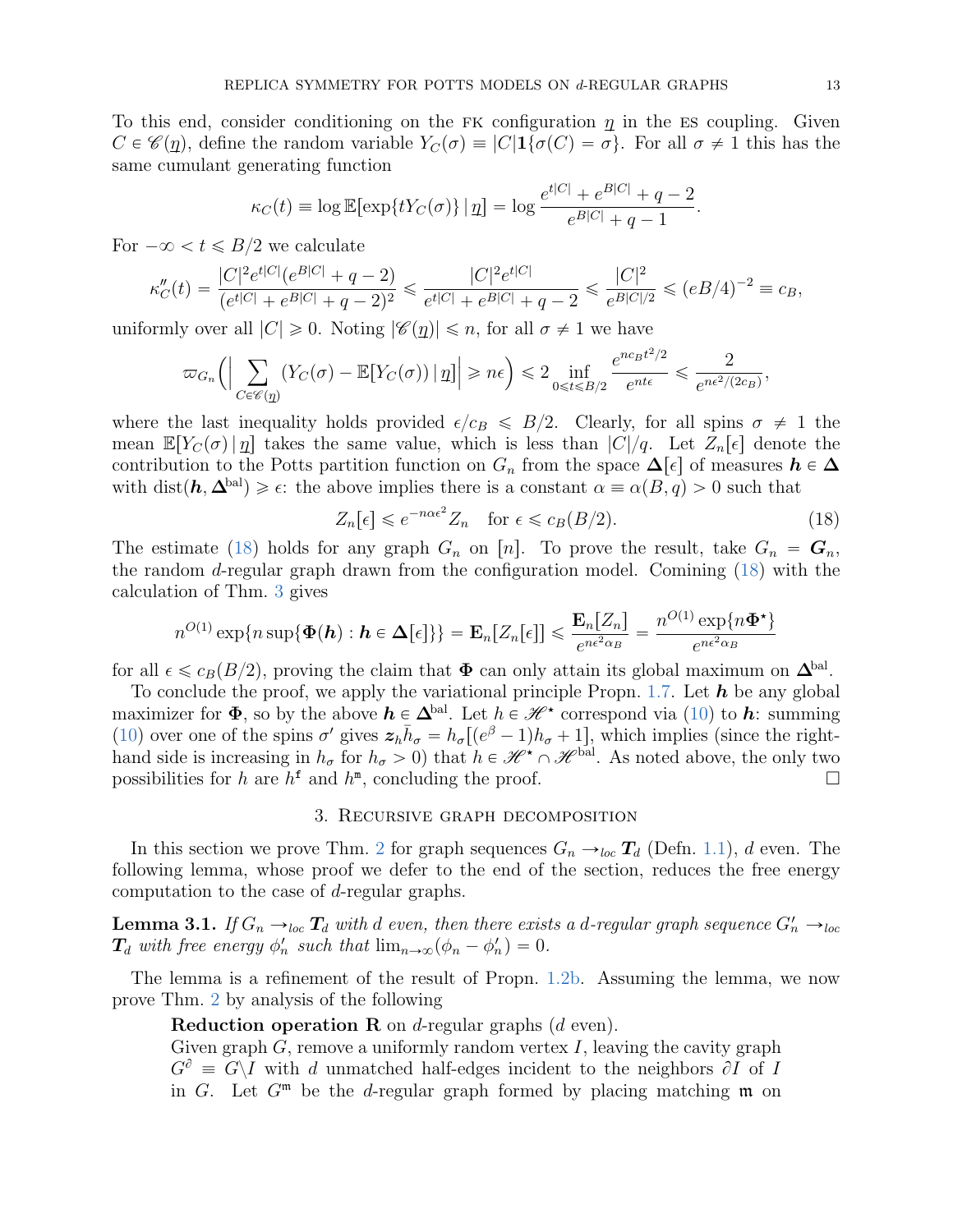these half-edges, and set  $\mathbf{R}G = G^{\mathfrak{m}}$  for some choice of  $\mathfrak{m}$  which minimizes  $\log Z_G - \log Z_{G^{\mathfrak{m}}}$ .

We prove Thm. [2](#page-6-2) via the following propositions concerning operation  $\bf{R}$  on d-regular graphs.

<span id="page-13-2"></span>**Proposition 3.2.** Let G be any finite d-regular graph, and write  $\mathbb{E}_G$  for expectation over the choice of a uniformly random vertex I in G. Under the conditions of Thm. [2,](#page-6-2)

$$
\mathbb{E}_G[\log Z_G - \log Z_{\mathbf{R}G}] \leq \Phi^{\star} + \textsf{err}(t, \zeta_t(G))
$$

where  $\textsf{err}(t, x)$  is a uniformly bounded function with  $\lim_{t\to\infty} \limsup_{x\downarrow 0} \textsf{err}(t, x) = 0$ .

*Proof.* By definition of operation **R** and of the cavity measure  $\nu_{\partial} \equiv \nu_{G\setminus I}$ , and recalling the manipulations leading to the definition [\(8\)](#page-6-1), we have

<span id="page-13-1"></span>
$$
\mathbb{E}_{G} \Big[ \log \frac{Z_{G}}{Z_{\mathbf{R}G}} \Big] = \mathbb{E}_{G} \Big[ \min_{\mathfrak{m}} \log \frac{\Psi^{\text{vx}}(\nu_{\partial})}{\Psi^{\text{e},\mathfrak{m}}(\nu_{\partial})} \Big] \leq \mathbb{E}_{G} \Big[ \log \Psi^{\text{sym}}(\nu_{\partial}) \Big]. \tag{19}
$$

Observe that for any permissive specification  $\psi$ ,  $\Psi^{vx}(\nu_{\partial})$  and  $\Psi^{e}(\nu_{\partial})$  are uniformly bounded and uniformly positive deterministically over all graphs  $G$  with maximum degree  $d$  — this is easily seen by calculations very similar to the estimates of the ratio  $Z_{G'}/Z_G$  appearing in the proof of Propn. [1.2,](#page-4-5) together with the observation that the marginal of  $\nu_{\theta}$  on any vertex must give uniformly positive measure to spin  $\sigma^p$ . It follows from condition [\(i\)](#page-7-8) of Thm. [2](#page-6-2) that for some mixing measure  $\rho$  over  $(\mathcal{H}^g)^d$ , the right-hand side of [\(19\)](#page-13-1) is within  $err(t, \zeta_t(G))$  of

$$
\mathbb{E}_G\Big[\log\frac{\int \Psi^{\text{vx}}(\underline{h})\,d\rho(\underline{h})}{\int \Psi^{\text{e,sym}}(\underline{h})\,d\rho(\underline{h})}\Big]\leqslant \sup_{\underline{h}\in (\mathscr{H}^\text{g})^d}\log\Psi^{\text{sym}}(\underline{h}).
$$

Condition [\(ii\)](#page-7-0) then gives that this is  $\leq \mathbf{\Phi}^*$ , concluding the proof.

<span id="page-13-3"></span>**Proposition 3.3.** On any d-regular graph sequence  $G_n \rightarrow_{loc} T_d$  it holds that

$$
\lim_{n\to\infty} \mathbb{E}_n \Big[ \max_{0\leq j\leq (1-\epsilon_0)n} \zeta_t(\mathbf{R}^j G_n) \Big] = 0 \quad \text{for all } \epsilon_0 > 0, \ t \geq 0.
$$

*Proof.* Let G be any d-regular graph on n vertices. For each vertex  $v$  in G consider the event

$$
\Omega_{t,\epsilon}(v) \equiv \{B_t(v) \cong T_{d,t} \text{ in } G, \text{ but } B_{t/2}(v) \not\cong T_{d,t/2} \text{ in } \mathbb{R}^j G \text{ for some } j \leq n\epsilon\}.
$$

This implies that during the first  $n\epsilon$  applications of **R**, at least  $t/2$  vertices were deleted along some length-t geodesic path started from  $v$ . For each such geodesic, the same inequality cited in the proof of Propn. [2.1](#page-10-0) implies that the probability of  $\geq t/2$  deletions along the geodesic is (for  $\epsilon > 0$  small)

$$
\leqslant \exp\{-n\epsilon H(t/(2n\epsilon)\,|\,t/(2n))\}=\exp\{-(t/2)\log(1/\epsilon)+O(t)\},
$$

which can clearly be made  $\leq d^{-3t}$  by taking  $\epsilon \leq \epsilon(d)$ . Taking a union bound over  $d^t$  geodesics shows that  $\Omega_{t,\epsilon}(v)$  has probability  $\leq d^{-2t}$ , therefore ı ı

$$
\mathbb{P}\Big[\max_{0\leq j\leq n\epsilon}(n-j)\zeta_{t/2}(\mathbf{R}^j(G))\geq n\zeta_t(G)+nd^{-t}\Big]\leq \mathbb{P}\Big[\sum_{v\in G}\Omega_{t,\epsilon}(v)\geq nd^{-t}\Big]\leq d^{-t}
$$

where the last step is by Markov's inequality.

Now iterate the above over  $L \equiv L(\epsilon_0, \epsilon(d))$  passes, removing an  $\epsilon(d)$ -fraction of vertices on each pass until only an  $\epsilon_0$ -fraction of the original vertex set remains. (L is roughly

<span id="page-13-0"></span><sup>&</sup>lt;sup>3</sup>The function  $err(t, x)$  may need to be adjusted going from Thm. [2](#page-6-2) to Propn. [3.2,](#page-13-2) but can be chosen to depend only on d and  $\psi$ .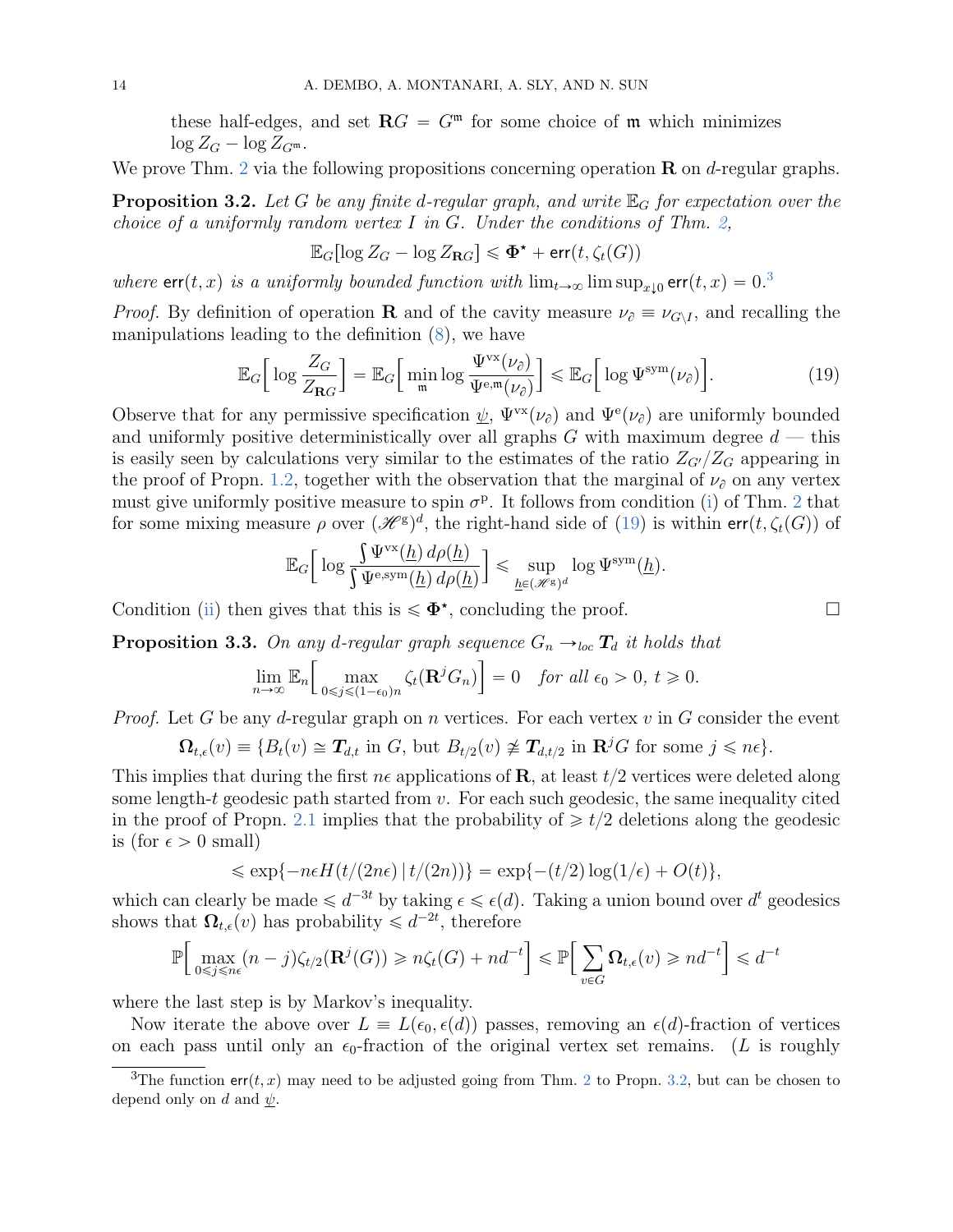$log_{1-\epsilon(d)} \epsilon_0$ , though not precisely so because each pass must remove an integer number of vertices.) Taking a crude upper bound on the accumulation of errors gives

$$
\mathbb{P}\Big[\max_{0\leq j\leq n(1-\epsilon_0)}(n-j)\zeta_{t/2^L}(\mathbf{R}^j(G))\geq n\zeta_t(G)+nLd^{-t/2^L}\Big]\leq Ld^{-t/2^L}
$$

Thus, for the graph sequence  $G_n$ ,

$$
\mathbb{E}_n\Big[\max_{0\leq j\leq n(1-\epsilon_0)}\zeta_{t/2^L}(\mathbf{R}^j(G))\Big]\leqslant \frac{n\mathbb{E}_n\big[\zeta_t(G_n)\big]+nLd^{-t/2^L}}{n\epsilon_0}+Ld^{-t/2^L}
$$

The right-hand side tends to zero in the limit  $n \to \infty$  followed by  $t \to \infty$ , but the left-hand side is non-decreasing in t so it must in fact tend to zero as  $n \to \infty$  for all t, as claimed.  $\square$ 

*Proof of Thm. [2.](#page-6-2)* By Lem. [3.1](#page-12-2) we reduce to the setting of a d-regular graph sequence  $G_n \rightarrow_{loc}$  $T_d$ . Take  $n_0 \equiv n(1 - \epsilon)$ , and express the free energy of the factor model on  $G_n$  as the telescoping sum

$$
\phi_n = n^{-1} \sum_{j=0}^{n_0-1} \mathbb{E}_n[\log Z_{\mathbf{R}^j G_n} - \log Z_{\mathbf{R}^{j+1} G_n}] + n^{-1} \mathbb{E}_n[\log Z_{\mathbf{R}^{n_0} G_n}].
$$

Since  $\mathbb{R}^{n_0}G_n$  is a d-regular graph on  $n\epsilon$  vertices, the last term is bounded in absolute value by  $ce$  for some constant  $c \equiv c(d, \psi)$ . Next, Propn. [3.2](#page-13-2) gives ı

$$
\max_{0\leq j
$$

By Propn. [3.3,](#page-13-3) the last term tends to zero in the limit  $n \to \infty$  followed by  $t \to \infty$ , so

$$
\limsup_{n\to\infty}\phi_n \leqslant (1-\epsilon)\mathbf{\Phi}^{\star} + c\epsilon,
$$

and the result follows by taking  $\epsilon \downarrow 0$ .

*Proof of Lem. [3.1.](#page-12-2)* Writing  $G \equiv G_n \equiv (V, E)$ , we form the d-regular graph  $G' \equiv G'_n$  in two steps: (1) delete edges in  $G$  incident to vertices of degree larger than  $d$  until none remain to form the graph  $G'' \equiv (V, E'')$ , then (2) add  $d - |\partial v|$  half-edges to every  $v \in V$ , and take a matching on these half-edges to form the *d*-regular graph  $G' = (V, E')$ .

Let U denote the set of all vertices incident to any edge in  $E\backslash E''$ , and observe that  $(\psi_{\text{max}})^{|E \setminus E''|} \geqslant Z_G/Z_{G''} \geqslant (\psi_{\text{min}})^{|E \setminus E''|} \nu_{G''}(\underline{\sigma}_U \equiv \sigma^{\text{p}}).$  Since  $G''$  has maximum degree  $\leqslant d$ , there exists a positive constant  $\tilde{c} = \tilde{c}(d, \psi) > 0$  for which  $\nu_{G''}(\underline{\sigma}_U \equiv \sigma^{\{p\}}) \geq \tilde{c}^{|\tilde{U}|}$ . Since clearly  $|U| \leq 2|E\setminus E''|$ , we conclude there exists a positive constant  $c \equiv c(d, \psi)$  such that  $|\log(Z_G/Z_{G''})| \leq c|E\setminus E''|$ . By similar considerations (and adjusting c as needed) we conclude  $|\log(Z_{G'}/Z_{G''})| \leq c\zeta_2(G)$ , therefore

$$
|\phi_n - \phi'_n| \leqslant c \mathbb{E}_n[\zeta_2(G_n)] + c \mathbb{E}_n[|\partial I_n| \mathbf{1}\{|\partial I_n| \neq d\}].
$$

The first term tends to zero in the limit  $n \to \infty$ , while the second term is upper bounded by

$$
cL \mathbb{E}_n[\zeta_1(G_n)] + c \mathbb{E}_n[|\partial I_n| \mathbf{1}\{|\partial I_n| \ge L\}].
$$

By the uniform sparsity hypothesis this tends to zero in the limit  $n \to \infty$  followed by  $L \to \infty$ , concluding the proof.

.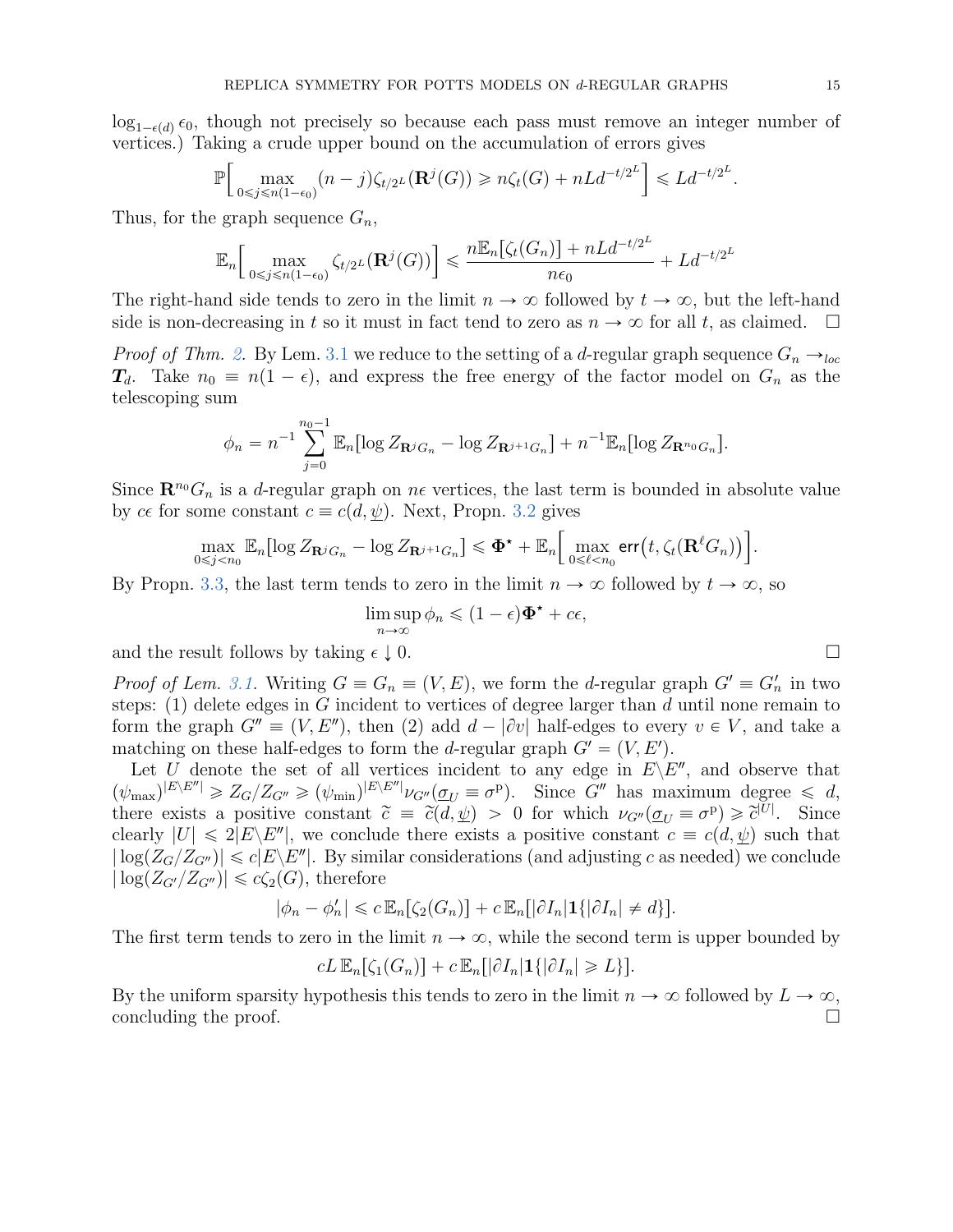#### 4. THE POTTS FREE ENERGY DENSITY

<span id="page-15-0"></span>In this section we prove our main result Thm. [1](#page-4-4) giving the free energy density of the  $q$ -Potts model on graphs converging locally to the d-regular tree with d even. Let  $\mathscr{H}^{\scriptscriptstyle\rm FK} \subsetneq \mathscr{H}^{\scriptscriptstyle\rm bal}$ denote the set of all convex combinations of the measures  $h^{\text{f}}, h^{\text{m}}$  defined in §[1.6.](#page-8-2)

4.1. Product decomposition of Potts cavity measure. We begin by showing that for  $\beta \geq 0$  and  $B > 0$ , the Potts model satisfies condition [\(i\)](#page-7-8) of Thm. [2](#page-6-2) with  $\mathscr{H}^g = \mathscr{H}^{FK}$ :

<span id="page-15-1"></span>**Proposition 4.1.** For the Potts model with  $\beta \geq 0$  and  $B > 0$ , there is a uniformly bounded function  $\mathsf{err}(t, x)$  with  $\lim_{t\to\infty}\limsup_{x\downarrow0} \mathsf{err}(t, x) = 0$  such that the minimal total variation distance between the cavity measure  $\nu_{\partial}$  and  $\mathcal{M}_d(\mathcal{H}^{\text{FK}})$  is upper bounded by  $\text{err}(t, \zeta_t(G))$  over all d-regular graphs G.

*Proof.* On the graph  $G^{\partial} \equiv G \backslash I$  we will consider the Edwards–Sokal measure  $ES_{\partial}$  (see [\(16\)](#page-11-0)), with spin marginal  $\nu_{\partial}$  (the Potts measure) and bond marginal  $FK_{\partial}$ . Condition on the event that  $B_t(I) \cong T_{d,t}$ , which occurs with probability  $1 - \zeta_t(G)$ . On this event,  $\mathbf{B}_t \equiv B_t(I) \cap G^{\sigma}$ is simply a collection of d disjoint trees, each isomorphic to  $\hat{\mathbf{T}}_{d,t-1}$  (see Rmk. [1.4\)](#page-4-8).

Fixing  $s < t$ , for  $\eta$  any bond configuration on  $G^{\partial}$  we shall decompose  $\eta \equiv (p_0, p_A, p_I)$  with  $p_0$  the bond configuration on  $G^{\partial \setminus B_t}$ ,  $p_1$  the bond configuration on  $B_s$ , and  $p_A$  the bond configuration on  $\mathbf{B}_t \setminus \mathbf{B}_s$  ( $o =$  "outer",  $I =$  "inner",  $A =$  "annuli"). Then

$$
\nu_{\partial}(\underline{\sigma}_{\partial I}) = \sum_{\underline{\eta}_{O,A}} \text{FK}_{\partial}(\underline{\eta}_{O,A}) \sum_{\underline{\eta}_{I}} \text{FK}_{\partial}(\underline{\eta}_{I} | \underline{\eta}_{O,A}) \text{ES}_{\partial}(\underline{\sigma}_{\partial I} | \underline{\eta}).
$$

We claim that the inner sum remains essentially unaffected if we set  $q_0$  to the identically-0 configuration  $\zeta_0$ :

1. For any  $q_0, q_A$  we calculate the ratio

$$
\frac{\mathrm{FK}_{\partial}( \underline{\eta}_1\,|\,\underline{\eta}_{\mathrm{O}}, \underline{\eta}_{\mathrm{A}})}{\mathrm{FK}_{\partial}( \underline{\eta}_1\,|\,\zeta_{\mathrm{O}}, \underline{\eta}_{\mathrm{A}})} = \mathbf{c}(\underline{\eta}_{\mathrm{O},\mathrm{A}}) \frac{\prod_{C \in \mathscr{D}( \underline{\eta}_{\mathrm{O}}, \underline{\eta}_{\mathrm{A},\mathrm{I}})}[1 + e^{-B|C|}(q-1)]}{\prod_{C' \in \mathscr{D}(\zeta_{\mathrm{O}}, \underline{\eta}_{\mathrm{A},\mathrm{I}})}[1 + e^{-B|C'|}(q-1)]}
$$

where  $c(p_{0,A})$  is a proportionality constant not involving  $q_{1}$ , and  $\mathscr{D}(p)$  denotes the connected components of  $\eta$  which cross between  $B_s$  and  $G \backslash B_t$ . Any such component must contain at least  $t - s$  vertices, and the total number of such components in any  $\eta$  is at most  $d^s$ . Since  $B > 0$ , if we take say  $s = \log t$ , then the above ratio tends to 1 in the limit  $t \to \infty$ , uniformly over all  $\eta_{\rm o}$ .

2. Similarly, given any  $\eta$ , let  $\partial I(t) \subseteq \partial I$  denote the vertices in  $\partial I$  which are joined to  $G \backslash B_t$ via the occupied bonds in  $\eta_{I,A}$ . Then  $ES_{\partial}(\underline{\sigma}_{\partial I} | \eta_o, \eta_{A,I}) - ES_{\partial}(\underline{\sigma}_{\partial I} | \zeta_o, \eta_{A,I})$  factorizes as<br>  $[ES_{\partial}(\underline{\sigma}_{\partial I(t)} | \eta_o, \eta_{A,I}) - ES_{\partial}(\underline{\sigma}_{\partial I(t)} | \zeta_o, \eta_{A,I})] \times \prod_{S_{\partial}(\sigma_v | \zeta_o, \eta_{I,A})}$ .

$$
\left[\mathrm{ES}_{\partial}(\underline{\sigma}_{\partial I(t)} | q_{\mathrm{o}}, \underline{\eta}_{\mathrm{A},\mathrm{I}}) - \mathrm{ES}_{\partial}(\underline{\sigma}_{\partial I(t)} | \zeta_{\mathrm{o}}, \underline{\eta}_{\mathrm{A},\mathrm{I}})\right] \times \prod_{v \in \partial I \setminus \partial I(t)} \mathrm{ES}_{\partial}(\sigma_v | \zeta_{\mathrm{o}}, \underline{\eta}_{\mathrm{I},\mathrm{A}}).
$$

Since  $B > 0$ , in the limit  $t \to \infty$ ,  $ES_{\partial}(\underline{\sigma}_{\partial I(t)} | p_{o}, \underline{\eta}_{A,I})$  converges to 1 if  $\underline{\sigma}_{\partial I(t)}$  is identically 1, and converges to 0 otherwise, uniformly over  $\eta$ . Thus the total variation distance between  $\text{ES}_{\partial}(\underline{\sigma}_{\partial I} = \cdot | \underline{\eta}_{0}, \underline{\eta}_{A,I})$  and  $\text{ES}_{\partial}(\underline{\sigma}_{\partial I} = \cdot | \underline{\zeta}_{0}, \underline{\eta}_{A,I})$  tends to zero as  $t \to \infty$ , uniformly over  $\underline{\eta}$ .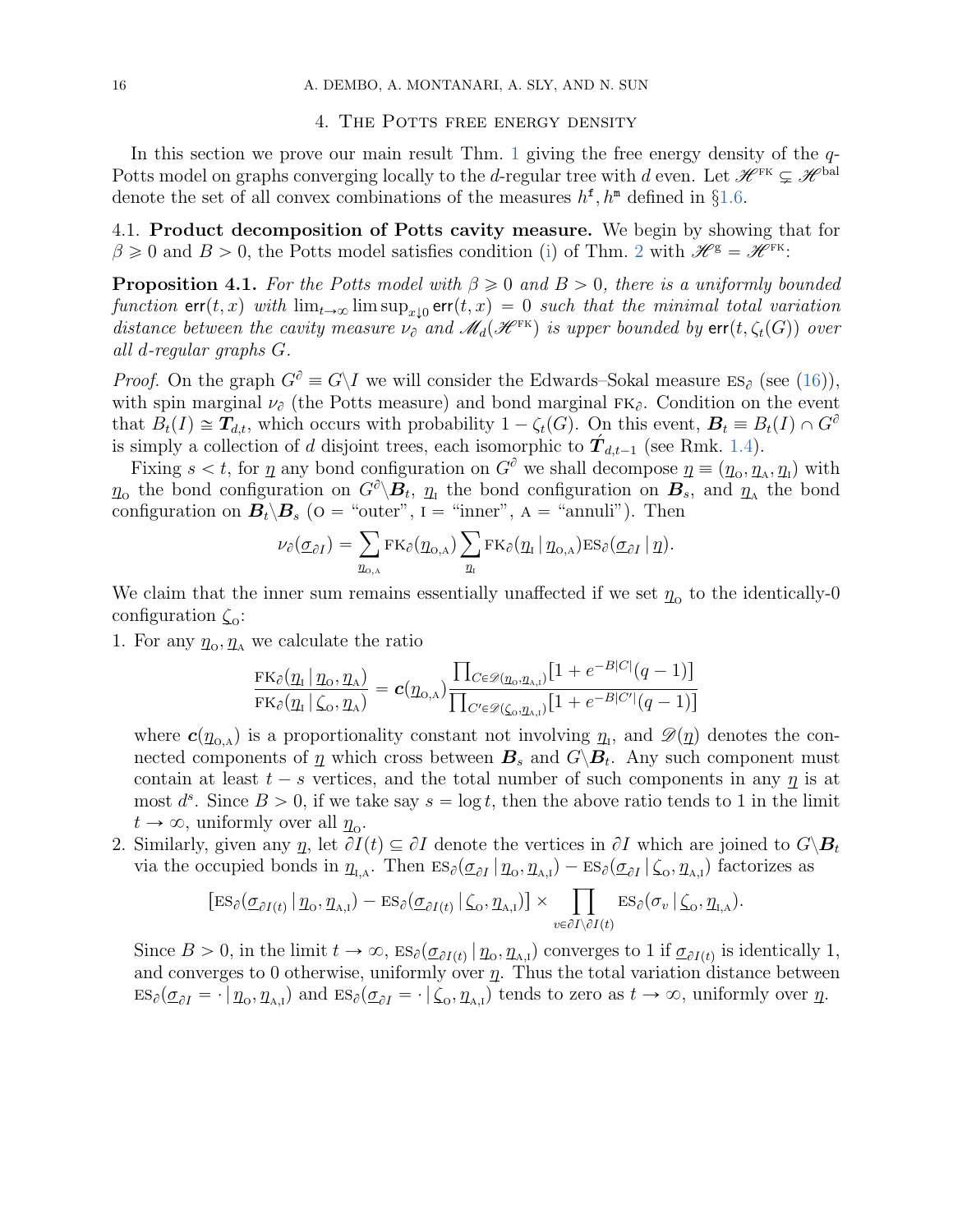Combining the above estimates shows that on the event  $B_t(I) \cong T_{d,t}$ ,  $\nu_{\partial}(\underline{\sigma}_{\partial I})$  is well approx-

imated (in total variation distance, for t large) by the measure  
\n
$$
\widetilde{\nu}_{\partial}(\underline{\sigma}_{\partial I}) = \sum_{\underline{\eta}_{0,\mathcal{A}}} \text{FK}_{\partial}(\underline{\eta}_{0,\mathcal{A}}) \sum_{\underline{\eta}_{i}} \text{FK}_{\partial}(\underline{\eta}_{i} | \zeta_{0}, \underline{\eta}_{\mathcal{A}}) \text{ES}_{\partial}(\underline{\sigma}_{\partial I} | \zeta_{0}, \underline{\eta}_{\mathcal{A},I})
$$
\n
$$
= \sum_{\underline{\eta}_{\mathcal{A}}} \text{FK}_{\partial}(\underline{\eta}_{\mathcal{A}}) \text{ES}_{\partial}(\underline{\sigma}_{\partial I} | \zeta_{0}, \underline{\eta}_{\mathcal{A}}) = \sum_{\underline{\eta}_{\mathcal{A}}} \text{FK}_{\partial}(\underline{\eta}_{\mathcal{A}}) \prod_{v \in \partial I} \text{ES}_{\partial}(\sigma_{v} | \zeta_{0}, \underline{\eta}_{\mathcal{A}}).
$$

Each  $ES_{\partial}(\sigma_v | \zeta_o, \eta_A)$  is simply the root marginal of the Potts measure on  $\hat{T}_{d,s}$  with some boundary conditions, which from [\(17\)](#page-11-1) must be biased towards 1. It follows (cf. Rmk. [1.4\)](#page-4-8) that in the limit  $s \equiv \log t \to \infty$ , the distance between  $ES_{\partial}(\sigma_v | \zeta_o, \eta_A)$  and  $\mathscr{H}^{\text{FK}}$  will tend to zero (uniformly over  $q_A$ ). We therefore conclude

$$
\min\{\|\nu_{\partial} - \nu'\|_{\text{TV}} : \nu' \in \mathcal{M}_d(\mathcal{H}^{\text{FK}})\} \leq \zeta_t(G) + \epsilon_t
$$

with  $\epsilon_t \to 0$  as  $t \to \infty$ , implying the result.

4.2. Optimization over product measures. We now verify condition [\(ii\)](#page-7-0) of Thm. [2:](#page-6-2)

<span id="page-16-0"></span>**Proposition 4.2.** For the Potts model with  $\beta, B \ge 0$ , sup $\{\log \Psi^{\text{sym}}(\underline{h}) : \underline{h} \in (\mathscr{H}^{\text{FK}})^d\} = \Phi^{\star}$ .

Recall the function  $\Psi^m = \Psi^{vx}/\Psi^{e,m}$  defined in §[1.3.](#page-4-2) The following lemma is proved by manipulating the BP identity [\(5\)](#page-4-0), and applies to general factor models.

<span id="page-16-1"></span>**Lemma 4.3.** If  $h^* \in \mathcal{H}^*$  then  $\Psi^{\mathfrak{m}}(h, h^*, \ldots, h^*)$  is constant over  $h \in \mathcal{H}$  for each  $\mathfrak{m}$ .

*Proof.* Note  $\Psi^{\text{vx}}(\underline{h})$  equals  $Z_{S}(\underline{h})$ , the partition function on the star graph  $S = T_{d,1}$  with boundary conditions  $\sigma_j \sim h_j$  independently over  $j \in \partial \mathfrak{o}$ . Let S' be S with the edge  $(\mathfrak{o}, 1)$ disconnected: from [\(5\)](#page-4-0),  $Z_{S'}(h, h^{\star}, \ldots, h^{\star}) = z_{h^{\star}}$  regardless of h, while

$$
Z_S(h, h^{\star}, \ldots, h^{\star}) = z_{h^{\star}} \sum_{\sigma, \sigma'} \psi(\sigma, \sigma') h^{\star}_{\sigma} h_{\sigma'}.
$$

Similarly, for any  $\mathfrak{m}, \Psi^{\mathsf{e},\mathfrak{m}}(h, h^{\star}, \ldots, h^{\star})$  equals  $Z_R(\underline{h})$ , the partition function on the graph R consisting of the  $d/2$  disjoint edges with boundary condition  $h^*$  on all but one vertex which instead receives boundary condition h. Let R' be R with the edge incident to that one vertex disconnected: then  $Z_{R'}(h, h^*, \ldots, h^*)$  does not depend on h, and

$$
\frac{Z_R(h, h^\star, \ldots, h^\star)}{Z_{R'}(h, h^\star, \ldots, h^\star)} = \sum_{\sigma, \sigma'} \psi(\sigma, \sigma') h^\star_\sigma h_{\sigma'} = \frac{Z_S(h, h^\star, \ldots, h^\star)}{Z_{S'}(h, h^\star, \ldots, h^\star)}.
$$

Thus it holds for any m that

$$
\frac{\Psi^{\mathfrak{m}}(h, h^{\star}, \ldots, h^{\star})}{\Psi^{\mathfrak{m}}(h^{\star}, h^{\star}, \ldots, h^{\star})} = \frac{(Z_{S}/Z_{S'}) (h, h^{\star}, \ldots, h^{\star})}{(Z_{R}/Z_{R'})(h, h^{\star}, \ldots, h^{\star})} \frac{(Z_{R}/Z_{R'})(h^{\star}, h^{\star}, \ldots, h^{\star})}{(Z_{S}/Z_{S'})(h^{\star}, h^{\star}, \ldots, h^{\star})} = 1,
$$
\nproving the claim.

*Proof of Propn. [4.2.](#page-16-0)* Let us reparametrize  $\mathscr H$  in terms of the bias b, defined as in [\(14\)](#page-11-2). Assume  $b^f$   $\lt b^m$ , otherwise  $({\mathscr H}^{\rm \tiny \rm FK})^d$  is a single point and there is nothing to prove. With an abuse of notation we write  $\Psi(\underline{b})$  for the evaluation of  $\Psi$  at the product measure  $\underline{h} \in (\mathscr{H}^{\text{FK}})^d$ corresponding to the vector of biases  $\underline{b} \equiv (b_1, \ldots, b_d)$ . Then

$$
\frac{\Psi^{\text{vx}}(\underline{b})}{C^d} = e^B \prod_{j=1}^d (1 + \gamma b_j) + (q - 1) \prod_{j=1}^d \left(1 - \frac{\gamma b_j}{q - 1}\right), \quad \frac{\Psi^{\text{e}, \text{m}}(\underline{b})}{C^{d/2}} = \prod_{(ij) \in \mathfrak{m}} (1 + \gamma b_i b_j)
$$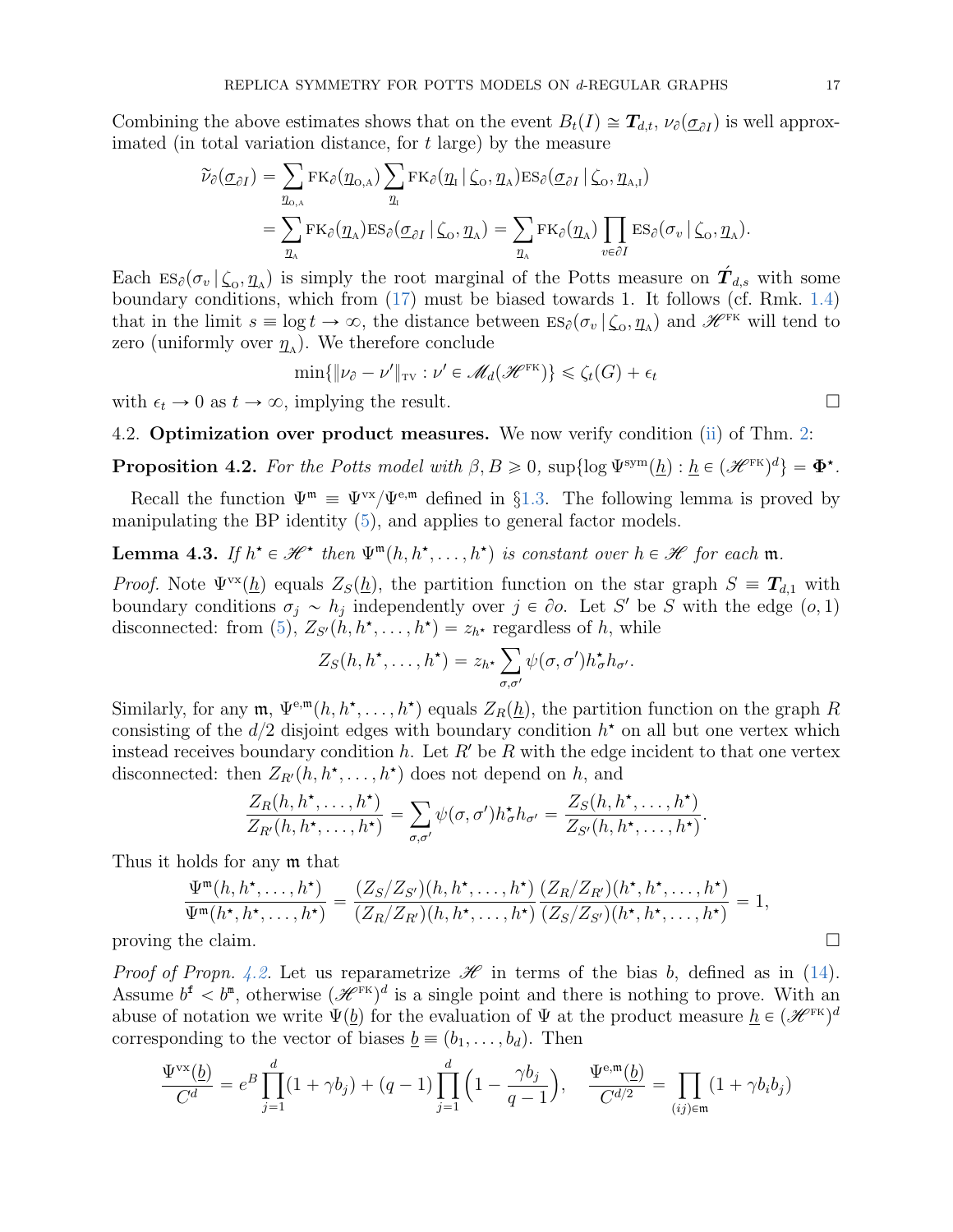where  $C \equiv (e^{\beta} + q - 1)/q$ ,  $\gamma \equiv (q - 1)(e^{\beta} - 1)/(e^{\beta} + q - 1) > 0$ . Both  $\Psi^{vx}$  and  $\Psi^{e, sym}$ are affine in each  $b_i$  (with  $(b_k)_{k\neq i}$  fixed), so their ratio is maximized at one (or both) of the endpoints  $b^f, b^m$ . We therefore conclude that  $\Psi^{\text{sym}}$  must be maximized over  $(\mathscr{H}^{\text{FK}})^d$  at a corner  $\underline{b} \in \{b^{\texttt{f}}, b^{\texttt{m}}\}^d$ .

Let  $\underline{b}_{\ell}$  denote the vector which is  $b^{\text{m}}$  in the first  $\ell$  coordinates,  $b^{\text{f}}$  in the remaining  $d - \ell$ coordinates. Recalling the assumption  $b^f < b^m$ , we can express

$$
\mathbf{f}^{\text{vx}}(\ell) \equiv \log \Psi^{\text{vx}}(\underline{b}_{\ell}) = \log (A_0 e^{a_0 \ell} + A_1 e^{-a_1 \ell}), \quad A_j, a_j > 0.
$$

By Jensen's inequality,

$$
\log \Psi^{\text{e,sym}}(\underline{b}_{\ell}) \geq \frac{1}{(d-1)!!} \sum_{\mathfrak{m}} \log \Psi^{\text{e,m}}(\underline{b}_{\ell}) \equiv \mathbf{f}^{\text{e}}(\ell)
$$

where, writing  $C_{ss'} \equiv \log(1 + \gamma b^s b^{s'})$  for  $s, s' \in \{f, m\}$ , we calculate

$$
\mathbf{f}^e(\ell) = \frac{\ell(\ell-1)C_{\mathtt{mm}} + 2\ell(d-\ell)C_{\mathtt{mf}} + (d-\ell)(d-\ell-1)C_{\mathtt{ff}}}{[C^{d/2}(d/2)]^{-1} \cdot d(d-1)} = a_4\ell^2 + a_3\ell + a_2
$$

where  $a_4 > 0$  (for  $b^f < b^m$ ) using the arithmetic-geometric mean inequality.

If we now consider  $\mathbf{f} \equiv \mathbf{f}^{vx} - \mathbf{f}^e$  as a function of  $\ell \in \mathbb{R}$ , then

$$
\mathbf{f}'(\ell) = \frac{A_0 a_0 e^{a_0 \ell} - A_1 a_1 e^{-a_1 \ell}}{A_0 e^{a_0 \ell} + A_1 e^{-a_1 \ell}} - 2a_4 \ell - a_3
$$

tends to  $\mp \infty$  as  $\ell \rightarrow \pm \infty$ . Moreover

$$
\mathbf{f}'''(\ell) = -\frac{A_0 A_1 (a_0 + a_1)^3 e^{(a_0 - a_1)\ell}}{(A_0 e^{a_0 \ell} + A_1 e^{-a_1 \ell})^3} (A_0 e^{a_0 \ell} - A_1 e^{-a_1 \ell})
$$

which can have at most one real zero. Thus  $f'$  has at most one inflection point, hence at most three real zeroes; further, if there are three zeroes then the middle one corresponds to a local minimum of f. But Lem. [4.3](#page-16-1) implies  $f(0) = f(1)$  and  $f(d-1) = f(d)$ , meaning f' has zeroes inside the intervals  $(0, 1)$  and  $(d - 1, d)$ . This shows that f cannot have a local maximum in [1, d – 1], so it is maximized over  $\{0, 1, \ldots, d\}$  at 0 or d: thus

$$
\sup\{\log \Psi(\underline{h}): \underline{h} \in (\mathscr{H}^{\scriptscriptstyle\mathsf{FK}})^d\} = \log[\Psi(h^{\mathtt{f}}, \ldots, h^{\mathtt{f}}) \vee \Psi(h^{\mathtt{m}}, \ldots, h^{\mathtt{m}})],
$$

which by Thm. [4](#page-8-1) is precisely  $\Phi^*$ , concluding the proof.

*Proof of Thm. [1.](#page-4-4)* The lower bound  $\liminf_n \phi_n \geq \Phi^*$  for  $\beta, B \geq 0$  was proved in [\[DMS13\]](#page-22-8). For  $B > 0$  the matching upper bound  $\limsup_n \phi_n \leq \Phi^*$  follows by combining Thm. [2,](#page-6-2) Propn. [4.1,](#page-15-1) and Propn. [4.2.](#page-16-0) The result for  $B = 0$  follows by continuity.

#### 5. Local maximizers

<span id="page-17-0"></span>In view of the proof of Thm. [3,](#page-7-3) we expect local maximizers of h of the Bethe rate function  $\Phi$ to have the following probabilistic interpretation, which is in the spirit of results of [\[MMS12\]](#page-22-9): if  $G_n \rightarrow_{loc} T_d$ , the factor model on  $G_n$  conditioned to the subspace of configurations with edge empirical measure close to  $h$  should converge locally weakly to the (Bethe) Gibbs measure corresponding to  $h$ . With this motivation in mind, in this section we study stationary points and local maximizers of the Bethe rate function for the ferromagnetic Potts model. The results obtained here are independent of the rest of the paper.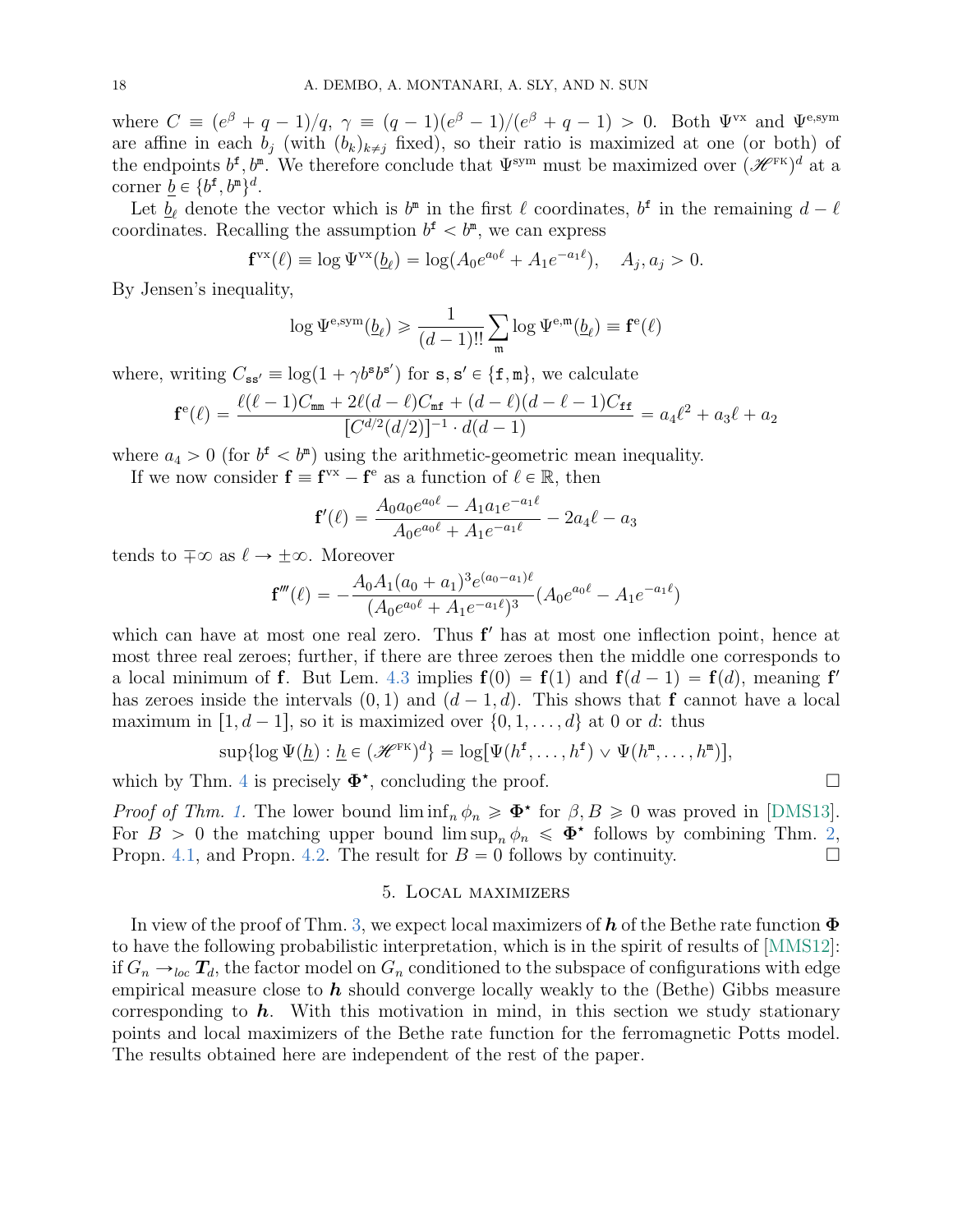5.1. Local maximizers of the Bethe rate function. We begin with a characterization of local maximizers of the Bethe rate function in the general  $(d$ -regular) setting.

**Proposition 5.1.** Let  $\Phi$  be the Bethe rate function [\(9\)](#page-7-1) for a permissive specification  $\psi$ . An interior stationary point **h** of  $\Phi$  is a local maximizer if and only if, for  $(X, Y)$  having \*

<span id="page-18-0"></span>
$$
\text{(exchangeable)}\ law\ \mathbf{h},\\
\rho_{XY} \equiv \sup \left\{ \frac{\text{Var}\,\mathbb{E}[\boldsymbol{\varphi}(X,Y) \,|\, X]}{\text{Var}\,\boldsymbol{\varphi}(X,Y)} : \boldsymbol{\varphi} \neq 0, \boldsymbol{\varphi}(\sigma, \sigma') = \boldsymbol{\varphi}(\sigma', \sigma) \right\} \leq \frac{d}{2(d-1)}.\tag{20}
$$

*Proof.* Given specification  $\psi$ , let  $\Delta^{\pm}$  denote the set of symmetric functions  $\delta : \mathcal{X}^2 \to \mathbb{R}$  with supp  $\delta \subseteq \text{supp } \psi$ ,  $\langle \delta, 1 \rangle = 0$ , and  $\|\delta\| = 1$ . An interior stationary point h of  $\Phi$  is a local maximizer if and only if

<span id="page-18-2"></span>
$$
(\partial_{\eta})^2 \Phi(\mathbf{h} + \eta \delta)|_{\eta=0} = (d-1) \langle (\bar{\delta}/\bar{h})^2 \rangle_{\bar{h}} - (d/2) \langle (\delta/\mathbf{h})^2 \rangle_{\mathbf{h}} \le 0 \quad \text{for all } \delta \in \Delta^{\pm}.
$$
 (21)

Taking  $\varphi = (h + \delta)/h$  and rearranging gives condition [\(20\)](#page-18-0).

**Remark.** The "symmetric correlation coefficient"  $\rho_{XY}$  measures dependence within the exchangeable pair  $(X, Y)$ . (Note  $\rho_{XY}$  is not the classical correlation coefficient between  $\sigma(X), \sigma(Y)$ ; see e.g. [\[DKS01\]](#page-21-13) and references therein.) By the standard variance decomposition Var  $\varphi = \text{Var}(\mathbb{E}[\varphi|X]) + \mathbb{E}[\text{Var}(\varphi|X)],$  we have  $0 \le \rho_{XY} \le 1$ , with  $\rho_{XY} = 1$  if and only if  $Y = f(X)$  for some deterministic function f (which by exchangeability must be involutive). For X and Y independent, Hoeffding's decomposition

$$
\boldsymbol{\varphi} = \widetilde{\boldsymbol{\varphi}} + \mathbb{E}[\boldsymbol{\varphi} \, | \, X] + \mathbb{E}[\boldsymbol{\varphi} \, | \, Y] - \mathbb{E}\boldsymbol{\varphi}
$$

(with  $\mathbb{E}[\widetilde{\varphi} | X] = 0 = \mathbb{E}[\widetilde{\varphi} | Y]$ ) gives

$$
\mathbb{E}[\text{Var}(\varphi \mid X)] = \mathbb{E}[(\varphi - \mathbb{E}(\varphi \mid X))^2]
$$
  
=  $\mathbb{E}[\widetilde{\varphi}^2] + 2 \mathbb{E}[\widetilde{\varphi} \cdot (\mathbb{E}[\varphi \mid Y] - \mathbb{E}\varphi)] + \mathbb{E}[(\mathbb{E}[\varphi \mid Y] - \mathbb{E}\varphi)^2] = \mathbb{E}[\widetilde{\varphi}^2] + \text{Var}(\mathbb{E}[\varphi \mid Y]),$ 

where the cross term vanishes using  $\mathbb{E}[\widetilde{\varphi}|Y] = 0$ . This implies  $\rho_{XY} \leq 1/2$ ; and in fact  $\rho_{XY} = 1/2$  with supremum achieved by  $\varphi(\sigma, \sigma')$  of form  $\varphi_{\sigma} + \varphi_{\sigma'}$ . We do not know of an argument to show  $\rho_{XY} \geq 1/2$  for general exchangeable pairs  $(X, Y)$ .

5.2. Fixed points of the Potts Bethe recursion. Rearranging [\(5\)](#page-4-0), we see that an interior point h of  $\mathscr{H}$  belongs to  $\mathscr{H}^{\star}$  if and only if

<span id="page-18-1"></span>
$$
\frac{\bar{\psi}(\sigma)}{h_{\sigma}} \Big(\sum_{\sigma'} \psi(\sigma, \sigma') h_{\sigma'}\Big)^{d-1} \quad \text{takes the same value } z_h \text{ for all } \sigma \in \mathcal{X}. \tag{22}
$$

We now classify the fixed points for the ferromagnetic Potts model. If  $\beta = 0$  the unique solution is given by taking  $h_1/h_2 = \cdots = h_2/h_q = e^B$ , so assume from now on that  $\beta > 0$ . We then reparametrize  $m \equiv e^B \geq 1, \theta \equiv 1/(e^{\beta}-1) > 0$ , so that [\(22\)](#page-18-1) simplifies to

$$
m\bm{F}(h_1)=\bm{F}(h_2)=\ldots=\bm{F}(h_q)=z_h, \quad \bm{F}(x)\equiv x^{-1}(x/\theta+1)^{d-1}.
$$

With  $h^{\circ} \equiv \theta/(d-2)$ , we observe that the restriction  $\mathbf{F}_{-} \equiv \mathbf{F}|_{(0,h^{\circ})}$  is monotone decreasing while the restriction  $\mathbf{F}_{+} \equiv \mathbf{F}|_{[h^{\circ},1]}$  is monotone increasing, so clearly  $|\{h_2,\ldots,h_q\}| \leq 2$ . More precisely, we have the following classification:

**Definition 5.2.** Say that  $h \in \mathcal{H}^*$  is an  $\ell$ -type solution if among the entries  $h_2, \ldots, h_q$  it has  $\ell - 1$  coordinates equal to  $p_+ \equiv (\mathbf{F}_+)^{-1}(z_h)$ , and  $q - \ell$  coordinates equal to  $p_- \equiv (\mathbf{F}_-)^{-1}(z_h)$ . We further subdivide the  $\ell$ -type solutions into  $\ell_+$ -type or  $\ell_-$ -type according to whether  $h_1$ equals  $Q_+ \equiv (\mathbf{F}_+)^{-1} (z_h/m)$  or  $Q_- \equiv (\mathbf{F}_-)^{-1} (z_h/m)$ .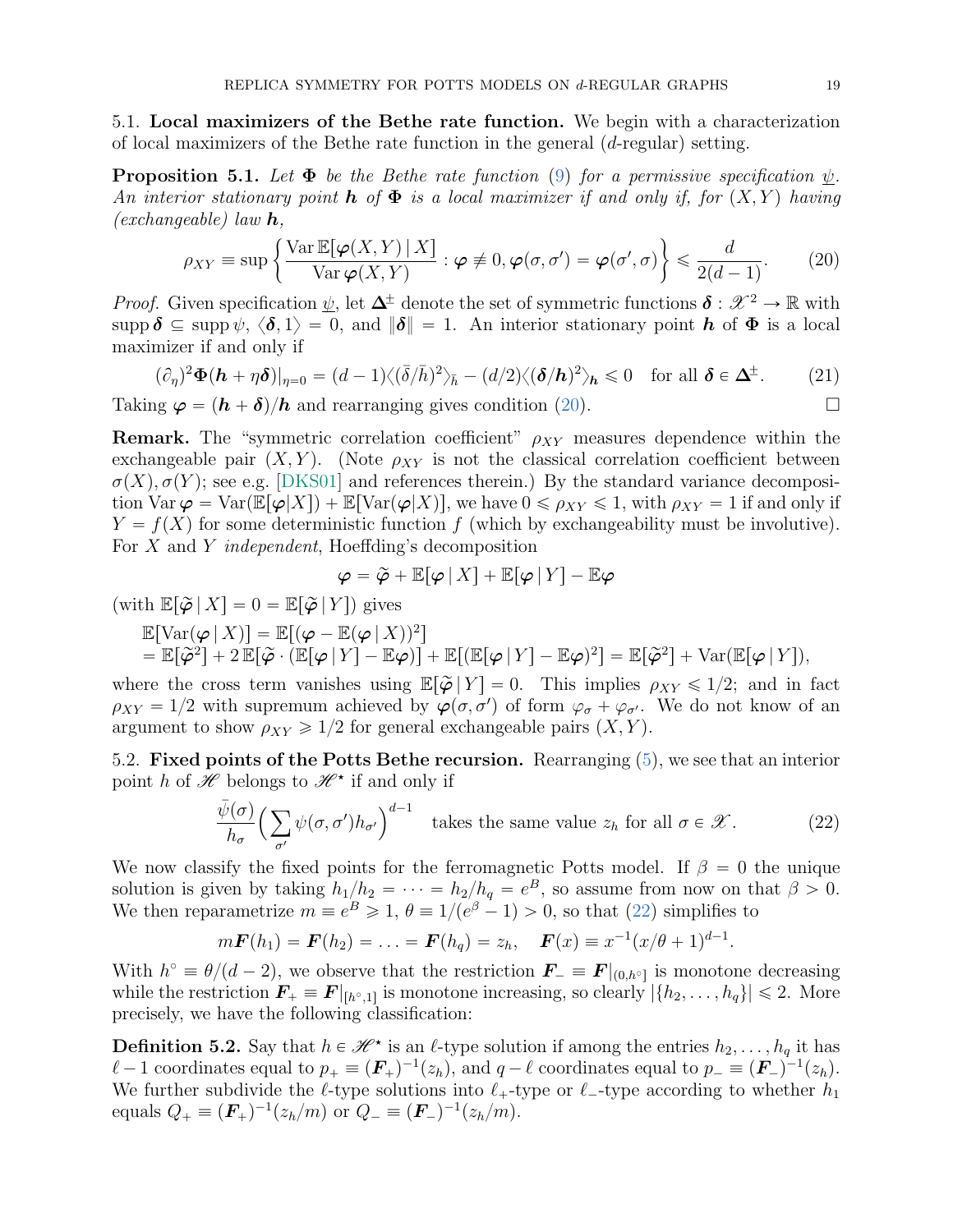This terminology degenerates in some cases, in particular when  $m = 1$ : in this case  $Q_{\pm} = p_{\pm}$ , so the  $\ell_+$ -type solutions coincide (up to permuting the labels) with  $(\ell + 1)$ -type solutions for  $1 \leq \ell \leq q$ , and the only 1<sub>-</sub> or  $q_+$ -type solution is the uniform distribution on [q].

<span id="page-19-0"></span>**Proposition 5.3.** For the Potts model with  $\theta \equiv 1/(e^{\beta} - 1) > 0$ ,  $m \equiv e^B \ge 1$  (both finite), every fixed point  $h \in \mathcal{H}^*$  is an  $\ell$ -type solution for some  $1 \leq \ell \leq q$ . Further

- <span id="page-19-2"></span>(a) If  $h^{\circ} \equiv \theta/(d-2) \geq 1$  then all solutions are  $1$ -type.
- For  $\ell \geqslant 2$ , if  $m\mathbf{F}(h^{\circ}) \geqslant \mathbf{F}[1/(\ell-1)]$  then there are no solutions of type  $\geqslant \ell$ .
- <span id="page-19-3"></span>(b) If  $qh^{\circ} < 1$ , there are no 1\_-type solutions; but for each  $\ell \geq 2$  there exists  $m_{\ell}(\theta) > 1$  such that both  $\ell_{+}$ - and  $\ell_{-}$ -type solutions exist for all  $1 \leq m \leq m_{\ell}(\theta)$ .

*Proof.* It is clear from the preceding discussion that every  $h \in \mathcal{H}^*$  is an  $\ell$ -type solution for some  $1 \leq \ell \leq q$ . Fixed points of [\(15\)](#page-11-3) correspond to 1- or q-type solutions.

[\(a\)](#page-19-2) If  $h^{\circ} \ge 1$  then  $\mathbf{F} = \mathbf{F}_{-}$  is injective on  $(0, 1]$  so necessarily  $\ell = 1$  and solutions are 1-type. If  $h \in \mathcal{H}^*$  has  $\ell \geq 2$  then, since  $\min_{\sigma} h_{\sigma} > 0$  while  $\max_{\sigma} h_{\sigma} = p_+$ , necessarily  $p_+ < 1/(\ell - 1)$ . Thus for  $\boldsymbol{F}(Q) = \boldsymbol{F}(p_+)/m$  to have any solution we must have  $m\boldsymbol{F}(h^{\circ}) < \boldsymbol{F}[1/(\ell-1)].$ 

[\(b\)](#page-19-3) A 1-type solution must have  $\max_{\sigma} h_{\sigma} \leq h^{\circ}$ , so if  $q h^{\circ} < 1$  then no such solution exists. For  $\ell \geq 2$  and  $s \in {\pm}$ , the function

$$
\mathbf{g}^{\ell s}(p;m) \equiv (\mathbf{F}_s)^{-1} [\mathbf{F}(p)/m] + (\ell - 1)(\mathbf{F}_+)^{-1} [\mathbf{F}(p)] + (q - \ell)(\mathbf{F}_-)^{-1} [\mathbf{F}(p)]
$$

is well-defined for  $p_0(m) \leqslant p \leqslant 1$  where  $p_0(m) \equiv (F_+)^{-1}[mF(h^{\circ})]$  is less than 1 for small enough  $m \ge 1$ , due to the assumption  $q h^{\circ} < 1$ . Note

$$
\mathbf{g}^{\ell \mathbf{s}}(p;m) > \ell - 1 \geq 1 \quad \text{while} \quad \lim_{m \downarrow 1} \mathbf{g}^{\ell \mathbf{s}}(p_0(m);m) = qh^{\circ} < 1.
$$

It follows by continuity that if  $\ell \geq 2$  and  $q h^{\circ} < 1$  then  $\mathbf{g}^{\ell s}(p; m) = 1$  for some  $p_0(m) \leqslant p \leqslant 1$ , giving an  $\ell_{\rm s}$ -type solution as claimed.

5.3. Local maximizers for the Potts Bethe rate function. We next study which of the stationary points classified in Propn. [5.3](#page-19-0) correspond to local maximizers for  $\Phi$ .

<span id="page-19-1"></span>Proposition 5.4. In the setting of Propn. [5.3,](#page-19-0)

- <span id="page-19-4"></span>(a) Solutions of type  $\ell > 2$  are never local maximizers.
- <span id="page-19-6"></span>(b) For  $m \geqslant 1, \theta > 0$  both sufficiently small, there exist both  $1_+$ -type and  $2_-$ -type solutions which are strict local maximizers, with strictly negative-definite Hessians.

*Proof.* [\(a\)](#page-19-4) Let  $h \in \Delta$  be the stationary point of  $\Phi$  corresponding to  $h \in \mathcal{H}^*$  via [\(10\)](#page-7-4): then

<span id="page-19-5"></span>
$$
\boldsymbol{h}(\sigma' \mid \sigma) \equiv \frac{\boldsymbol{h}(\sigma, \sigma')}{\bar{h}_{\sigma}} = \frac{h_{\sigma'}(\theta + 1\{\sigma = \sigma'\})}{\theta + h_{\sigma}}.
$$

We will apply the correlation criterion [\(20\)](#page-18-0) with  $\varphi(\sigma, \sigma') \equiv \varphi_{\sigma} + \varphi_{\sigma'}$ . If  $\langle \varphi \rangle_h = 0$ , then

$$
\mathbb{E}[\varphi_Y \,|\, X = \sigma] = \sum_{\sigma'} \varphi_{\sigma'} \mathbf{h}(\sigma' \,|\, \sigma) = \frac{\theta}{\theta + h_{\sigma}} \langle \varphi \rangle_h + \frac{h_{\sigma}}{\theta + h_{\sigma}} \varphi_{\sigma} = \gamma_{\sigma} \varphi_{\sigma}, \quad \gamma_{\sigma} \equiv \frac{h_{\sigma}}{\theta + h_{\sigma}}.
$$

Thus  $\mathbb{E}[\varphi(X, Y) | X] = (1 + \gamma_X)\varphi_X$ , and [\(20\)](#page-18-0) becomes .<br>...

$$
2(\mathbb{E}\varphi_X)^2 \ge \mathbb{E}\Big[(1+\gamma_X)(\varphi_X)^2\frac{(d-1)\gamma_X-1}{d-2}\Big]
$$
  
=  $\mathbb{E}\Big[(1+\gamma_X)(\varphi_X)^2\frac{h_X-h^{\circ}}{\theta+h_X}\Big] = \frac{\sum_{\sigma}h_{\sigma}(1+\gamma_{\sigma})(h_{\sigma}-h^{\circ})(\varphi_{\sigma})^2}{\theta+\|h\|^2}$  (23)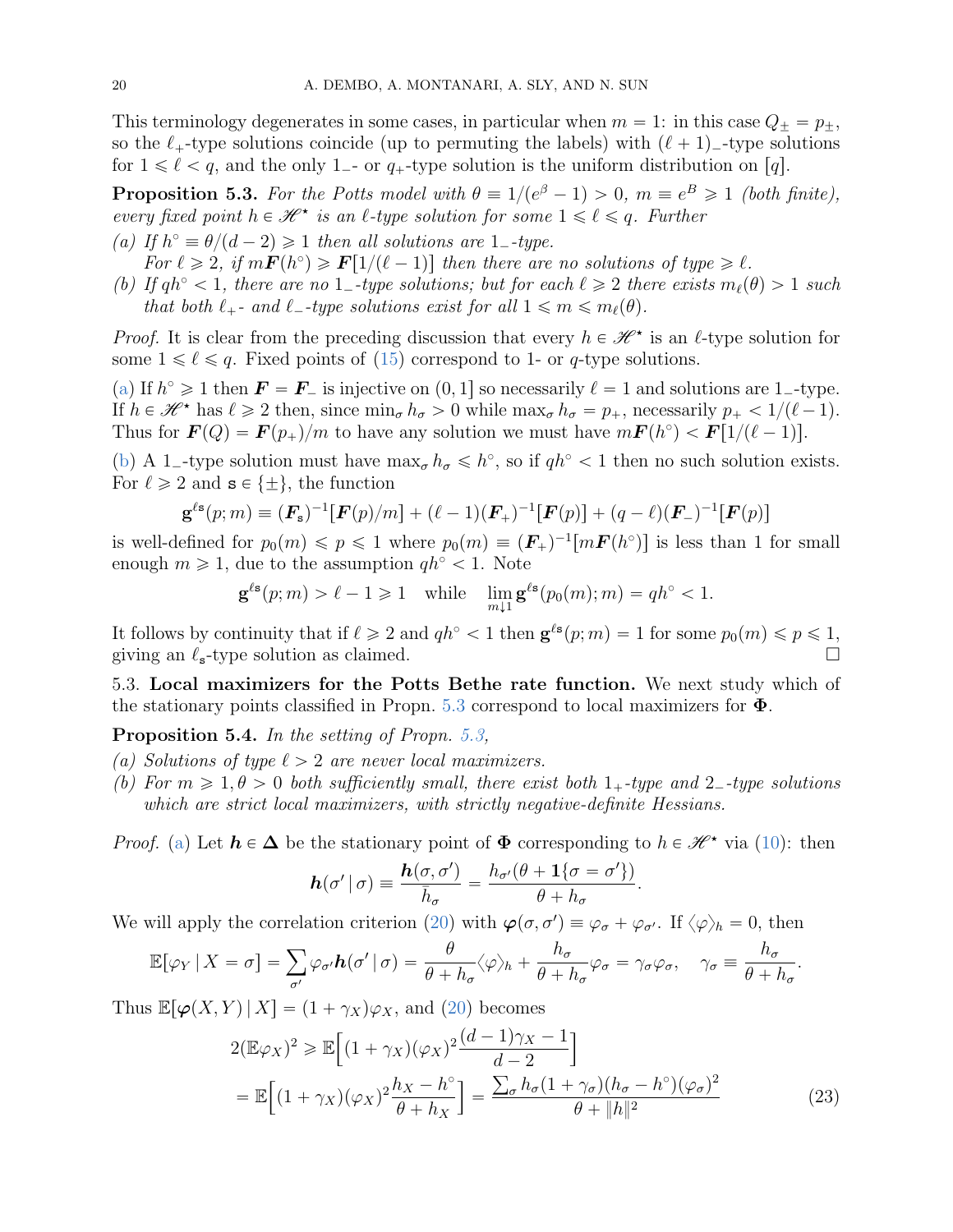(using  $\bar{h}_{\sigma} = h_{\sigma}(\theta + h_{\sigma})/(\theta + ||h||^2)$  for the last identity). Now suppose without loss that  $h_2 \geq \ldots \geq h_q$ : if h is an  $\ell$ -type solution with  $\ell > 2$ , then  $\varphi_{\sigma} \equiv 1 \{\sigma = 2\} - 1 \{\sigma = 3\}$  clearly violates [\(23\)](#page-19-5), so h cannot be a local maximizer of  $\Phi$ .

[\(b\)](#page-19-6) Let  $m = 1$  and  $\theta > 0$  sufficiently small so that a 1<sub>+</sub>-type (equivalently, up to permuting the labels, 2<sup>-type</sup>) solution  $h = (Q_+, p_-, \ldots, p_-)$  exists, given by taking the log-likelihood ratio  $\mathbf{r} \equiv \log(Q_{+}/p_{-})$  to be the maximal fixed point of the mapping  $\widetilde{\text{BP}}$  of [\(15\)](#page-11-3). For  $d \geq 3$ and  $0 < \epsilon \leq 1$  we calculate that

$$
\widetilde{\mathrm{BP}}[(d-1-\epsilon)\beta] \geq (d-1)(\beta - \log q) > (d-1-\epsilon)\beta \quad \text{for } \epsilon\beta > (d-1)\log q,
$$

so crudely we have  $\mathbf{r} \geqslant (3/2)\beta$  for all  $\beta \geqslant 2(d-1)\log q$ . Let  $\mathbf{h} \in \Delta$  be the stationary point corresponding to this fixed point: recalling [\(21\)](#page-18-2), for  $\delta \in \Delta^{\pm}$  we calculate

$$
\frac{\langle(\bar{\delta}/\bar{h})^2\rangle_{\bar{h}}}{z_h} = \frac{\bar{\delta}(1)^2}{Q_+(e^{\beta}Q_+ + (q-1)p_-)} + \frac{\sum_{\sigma \neq 1} \bar{\delta}(\sigma)^2}{p_-(Q_+ + (e^{\beta} + q - 2)p_-)} \leq \frac{\bar{\delta}(1)^2}{e^{\beta}Q_+^2} + \frac{\sum_{\sigma \neq 1} \bar{\delta}(\sigma)^2}{Q_+p_-},
$$
  

$$
\frac{\langle(\delta/h)^2\rangle_h}{z_h} \geq \frac{\delta(1,1)^2}{Q_+^2e^{\beta}} + \frac{2\sum_{\sigma \neq 1} \delta(1,\sigma)^2}{Q_+p_-} + \frac{\sum_{\sigma,\sigma' \neq 1} \delta(\sigma,\sigma')^2}{e^{\beta}p_-^2}.
$$

Since  $p_- \leqslant e^{-(3/2)\beta}Q_+$  for sufficiently large  $\beta$ ,

$$
\lim_{\beta\to\infty}\frac{e^{\beta}p_-^2}{z_h}\langle(\bar{\delta}/\bar{h})^2\rangle_{\bar{h}}^2=0,\quad \liminf_{\beta\to\infty}\frac{e^{\beta}p_-^2}{z_h}\langle(\delta/h)^2\rangle_{\bm{h}}\geqslant \sum_{\sigma,\sigma'\neq 1}\delta(\sigma,\sigma')^2,
$$

so for any fixed  $\epsilon > 0$  we have  $(\partial_{\eta})^2 \Phi(h + \eta \delta)|_{\eta=0} < 0$  uniformly over all  $\delta \in \Delta^{\pm}$  satisfying so for any<br> $(q-1)^2 \sum$  $\sigma, \sigma \neq 1$   $\delta(\sigma, \sigma')^2 \geq \epsilon^2$  once  $\beta$  is sufficiently large (depending on  $\epsilon$ ). Suppose instead  $(q-1)^2 \sum$ <br> $(q-1)^2 \sum$  $\sigma, \sigma' \neq 1$   $\delta(\sigma, \sigma')^2 \geq \epsilon^2$  once  $\beta$  is sufficiently large (depending on  $\epsilon$ ).<br>  $\sigma, \sigma' \neq 1$   $\delta(\sigma, \sigma')^2 \leq \epsilon^2$ : by Cauchy–Schwarz  $\sum_{\sigma, \sigma' \neq 1} |\delta(\sigma, \sigma')| \leq \epsilon$ , so  $\overline{u}$   $\overline{u}$   $\overline{u}$   $\overline{u}$   $\overline{u}$   $\overline{u}$   $\overline{u}$   $\overline{u}$   $\overline{u}$   $\overline{u}$   $\overline{u}$   $\overline{u}$   $\overline{u}$   $\overline{u}$   $\overline{u}$   $\overline{u}$   $\overline{u}$   $\overline{u}$   $\overline{u}$   $\overline{u}$   $\overline{u}$   $\overline{u}$   $\overline{u}$   $\overline{u}$   $\overline{$ 

$$
\begin{split}\n&\beta \to \infty \text{lim sup}\frac{Q_+ p_-}{z_h} \Big[ 2(d-1) \langle (\bar{\delta}/\bar{h})^2 \rangle_{\bar{h}} - d \langle (\delta/h)^2 \rangle_{\bar{h}} \Big] \\
&\leq 2(d-1) \sum_{\sigma \neq 1} \bar{\delta}(\sigma)^2 - 2d \sum_{\sigma \neq 1} \delta(1, \sigma)^2 \leq 2(d-1) \sum_{\sigma \neq 1} [|\delta(1, \sigma)| + \epsilon]^2 - 2d \sum_{\sigma \neq 1} \delta(1, \sigma)^2 \\
&\leq -2 \sum_{\sigma \neq 1} \delta(1, \sigma)^2 + 2(d-1) \Big[ 2\epsilon \sum_{\sigma \neq 1} |\delta(1, \sigma)| + (q-1)\epsilon^2 \Big].\n\end{split}
$$

On the other hand,  $\delta \in \Delta^{\pm}$  implies

$$
2\Big|\sum_{\sigma\neq 1}\boldsymbol{\delta}(1,\sigma)\Big| = |\boldsymbol{\delta}(1,1)+\epsilon| \geq |\boldsymbol{\delta}(1,1)| - \epsilon \geq \Big[1-2\sum_{\sigma\neq 1}\boldsymbol{\delta}(1,\sigma)^2 - \frac{\epsilon^2}{(q-1)^2}\Big]^{1/2} - \epsilon
$$

so by choosing  $\epsilon > 0$  sufficiently small we can guarantee that for  $\beta$  large enough we will have  $(\partial_\eta)^2\Phi(h+\eta\delta)|_{\eta=0} < 0$  uniformly over all  $\delta \in \Delta^{\pm}$ , implying that  $h$  is a strict local maximizer of  $\Phi$  with strictly negative-definite Hessian.

This concludes the proof for  $m = 1$ , and the conclusion for  $m > 1$  sufficiently small follows by a perturbative argument: arguing similarly as in the proof of Propn. [5.3](#page-19-0)[b,](#page-19-3) for  $1 \leq m \leq m_0$ the equations

$$
\mathbf{g}^{1+}(p) \equiv (\mathbf{F}_{+})^{-1} [\mathbf{F}(p)/m] + (q-1)p = 1,\n\mathbf{g}^{2-}(p) \equiv (\mathbf{F}_{-})^{-1} [\mathbf{F}(p)/m] + (\mathbf{F}_{+})^{-1} [\mathbf{F}(p)] + (q-2)p = 1
$$

have solutions  $p_{-}^{1+}(m), p_{-}^{2-}(m)$ , corresponding to 1<sub>+</sub>-type and 2<sub>-</sub>-type solutions respectively, which are continuous in m with initial values  $p^{1+}(1) = p^{2-}(1) = p$  corresponding to the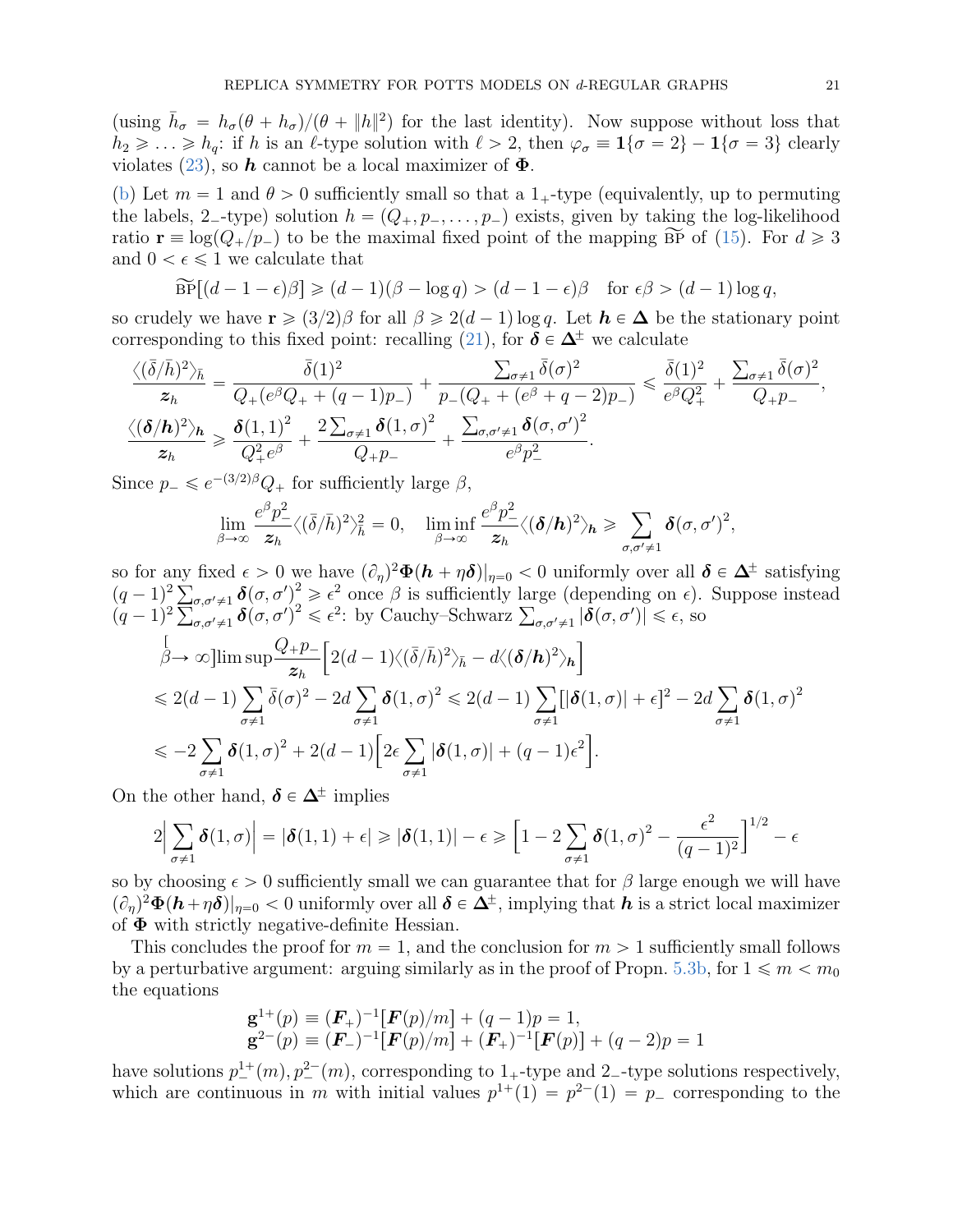solution considered above at  $m = 1$ . For sufficiently small m, it follows by continuity that the Hessians at the stationary points  $h^{1+}(m), h^{2-}(m)$  corresponding to  $p^{1+}(m), p^{2-}(m)$  will be strictly negative-definite, implying strict local maximizers as claimed.  $\square$ 

Remark 5.5. Related to the study of local maxima is the question of the local stability of the Bethe recursion. For the Potts specification [\(2\)](#page-0-1), the linear (differential) mapping ř  $D_h \equiv D\mathsf{BP}(h)$  defined on the space  $\{\delta : \sum_{\sigma} \delta_{\sigma} = 0\}$  by

$$
D_h \delta \equiv \lim_{\eta \to 0} \frac{\textsf{BP}(h + \eta \delta) - \textsf{BP}(h)}{\eta}
$$

can be explicitly diagonalized when  $h \in \mathcal{H}^*$  and shown to have all eigenvalues positive, with maximal eigenvalue greater than 1 at  $\ell$ -type solutions with  $\ell > 2$  and at 2<sub>+</sub>-type solutions. At a 2<sub>-type</sub> solution (assuming  $m > 1$ , so it is not also a 1<sub>+</sub>-type solution) the maximal eigenvalue is less than 1 if and only if

<span id="page-21-14"></span>
$$
\frac{p_+^2}{p_+ - h^\circ} > \frac{d-2}{d-1} + \frac{Q_-^2}{h^\circ - Q_-} + (q-2)\frac{p_-^2}{h^\circ - p_-}.\tag{24}
$$

However, if h is not the uniform measure on  $|q|$  then  $D_h$  is not symmetric and so does not have orthonormal eigenbasis, so having all eigenvalues less than 1 need not imply contractivity of  $D_h$ . It is not clear how to relate [\(24\)](#page-21-14) to the local stability of the non-linear map BP.

Acknowledgements. We thank the anonymous referee for helpful comments.

#### **REFERENCES**

- <span id="page-21-11"></span>[ASS03] M. Aizenman, R. Sims, and S. L. Starr. Extended variational principle for the Sherrington– Kirkpatrick spin-glass model. Phys. Rev. B, 68:214403, Dec 2003.
- <span id="page-21-2"></span>[ATA73] R. Abou-Chacra, D. Thouless, and P. Anderson. A selfconsistent theory of localization. J. Phys. C, 6(10):1734, 1973.
- <span id="page-21-5"></span>[AW06] M. Aizenman and S. Warzel. The canopy graph and level statistics for random operators on trees. Math. Phys. Anal. Geom., 9(4):291–333 (2007), 2006.
- <span id="page-21-8"></span>[BCKL13] C. Borgs, J. Chayes, J. Kahn, and L. Lovász. Left and right convergence of graphs with bounded degree. Rand. Struct. Alg., 42(1):1–28, 2013.
- <span id="page-21-1"></span>[Bet35] H. A. Bethe. Statistical theory of superlattices. P. Roy. Soc. Lond. A, 150(871):552–575, 1935.
- <span id="page-21-9"></span>[BGT10] M. Bayati, D. Gamarnik, and P. Tetali. Combinatorial approach to the interpolation method and scaling limits in sparse random graphs. In Proc. ACM Symp. (STOC), pages 105–114. ACM, New York, 2010.
- <span id="page-21-0"></span>[BS01] I. Benjamini and O. Schramm. Recurrence of distributional limits of finite planar graphs. Electron. J. Probab., 6(23):13 pp. (electronic), 2001.
- <span id="page-21-4"></span>[CCST86] J. T. Chayes, L. Chayes, J. P. Sethna, and D. J. Thouless. A mean field spin glass with shortrange interactions. Comm. Math. Phys., 106(1):41–89, 1986.
- <span id="page-21-12"></span>[CDGS13] P. Contucci, S. Dommers, C. Giardin`a, and S. Starr. Antiferromagnetic Potts model on the Erdős-Rényi random graph. Comm. Math. Phys., 323(2):517–554, 2013.
- <span id="page-21-3"></span>[CLR79] J. Chalupa, P. Leath, and G. Reich. Bootstrap percolation on a Bethe lattice. J. Phys. C, 12(1):L31, 1979.
- <span id="page-21-7"></span>[DGvdH10] S. Dommers, C. Giardin`a, and R. van der Hofstad. Ising models on power-law random graphs. J. Stat. Phys., 141(4):638–660, 2010.
- <span id="page-21-13"></span>[DKS01] A. Dembo, A. Kagan, and L. A. Shepp. Remarks on the maximum correlation coefficient. Bernoulli, 7(2):343–350, 2001.
- <span id="page-21-10"></span>[DM10a] A. Dembo and A. Montanari. Gibbs measures and phase transitions on sparse random graphs. Braz. J. Probab. Stat., 24(2):137–211, 2010.
- <span id="page-21-6"></span>[DM10b] A. Dembo and A. Montanari. Ising models on locally tree-like graphs. Ann. Appl. Probab., 20(2):565–592, 2010.